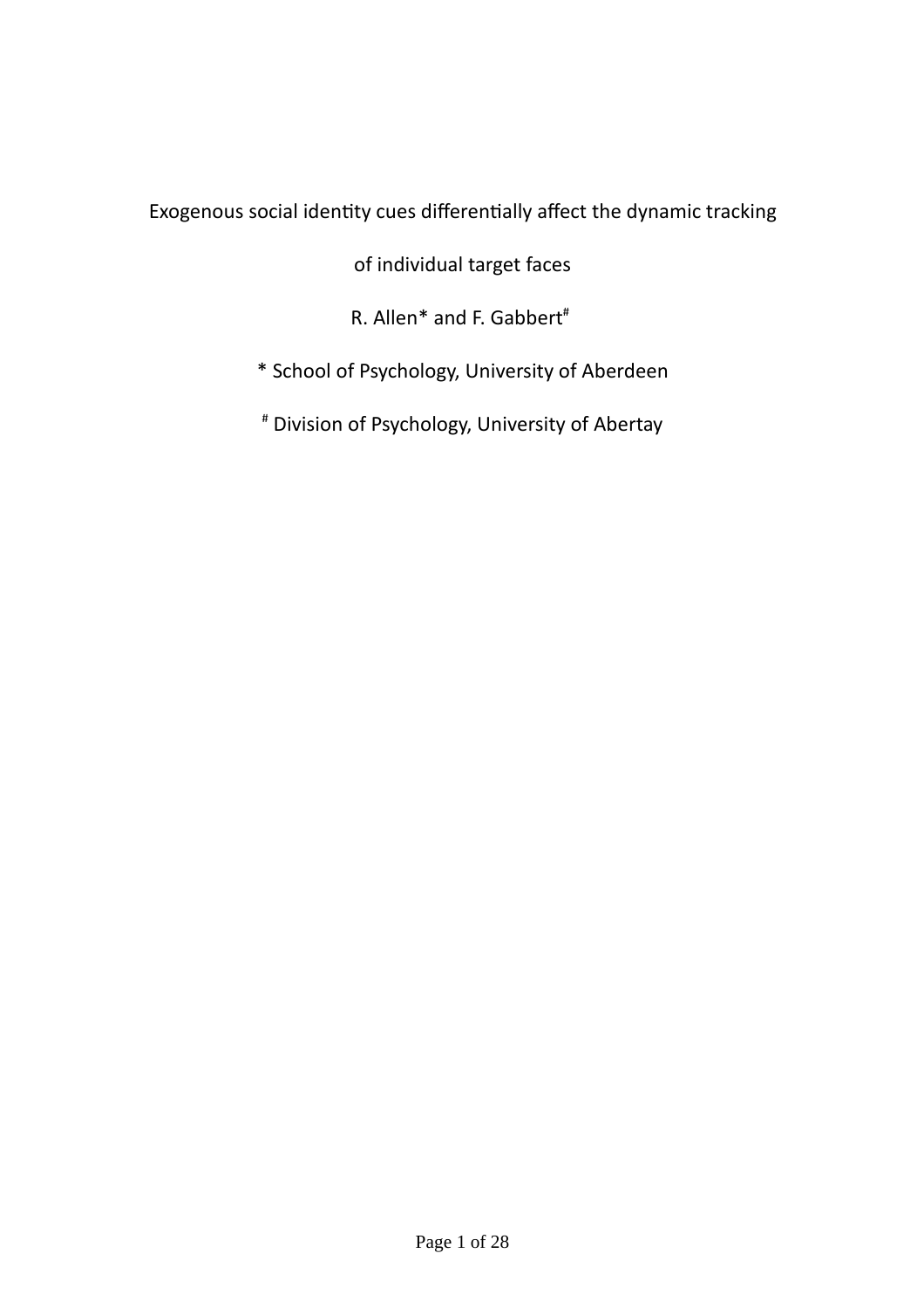# Abstract

We report on an experiment to investigate the top-down effect of exogenous social identity cues on a multiple-identity tracking (MIT) task, a paradigm well-suited to investigate the processes of binding identity to spatial locations. Here we simulated an eyewitness event in which dynamic targets, all to be tracked with equal effort, were identified from amongst a "crowd" of eight faces, as an assailant, bystander, policeman and victim. Even in such a simplistic paradigm, where no actual assault was witnessed and no consequences were associated with the task, results demonstrated a significant attentional bias, namely that participants were significantly better at tracking the assailant, bystander and policeman than they were the victim. We found no difference in accurate recall based upon the use of text or face cues and no systematic pattern of response errors.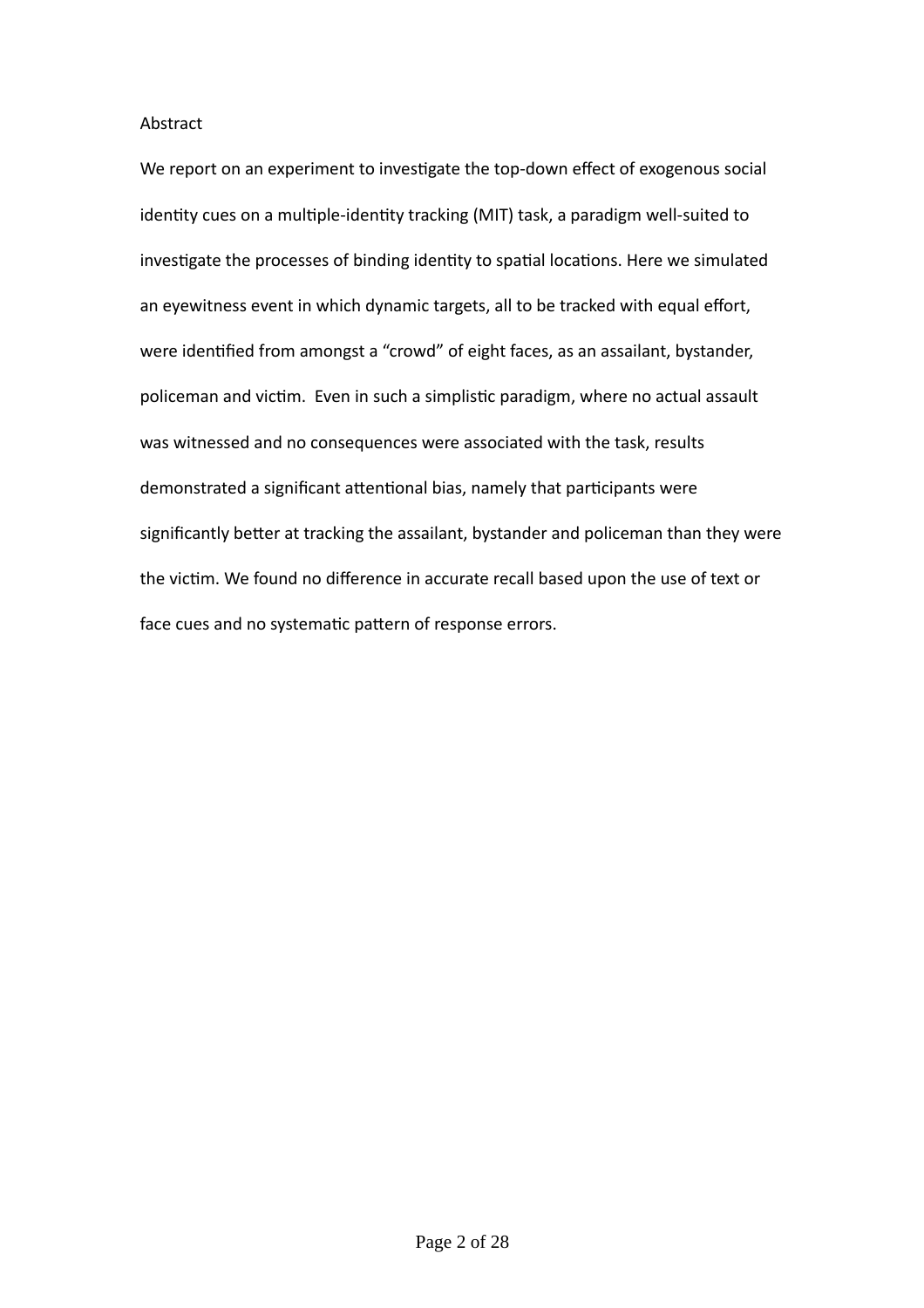Introduction

In 1980, UK police shot and killed a pregnant girl by mistake whilst trying to capture an armed robber who, in a dark alley, used her as a human shield as he fired a shotgun. In 1983, three UK detectives opened fire on a car in which they believed was an armed robber who had escaped from custody. Eight of fifteen bullets fired struck the man before one officer, believing he might continue to fight, closed in and struck the man a heavy blow with the butt of his revolver, fracturing his skull. It was an innocent bystander, not the man they were after. In 1985, in two separate incidents, UK police shot and killed a five-year-old boy whilst searching for his father, believed to be an armed robber, and permanently crippled the mother of another suspected armed robber they were searching for (Rogers, 2003). And in 2005 Jean Charles de Menezes, a Brazilian National, was followed into an underground railway station where anti-terrorist police, falsely believing him to be a suicide bomber, shot him eight times with hollow point (dumdum) bullets, seven times in the head and once in the shoulder (Kennison & Loumansky, 2007).

Whilst such fatal "mistaken identity" shootings are rare, cases in which innocent people are imprisoned and subsequently executed due to mistaken identity are more common. For example, in the US between 1967 and 2002, 32% of innocent individuals in potential capital cases were convicted partly or wholly due to erroneous identification testimony (Koosed, 2009), and just in terms of selecting a suspect from a line-up, eye-witnesses are accurate only 40% of the time, with another 20% of their choices being innocent foils and 40% not producing an identification (Wright & McDaid, 1996).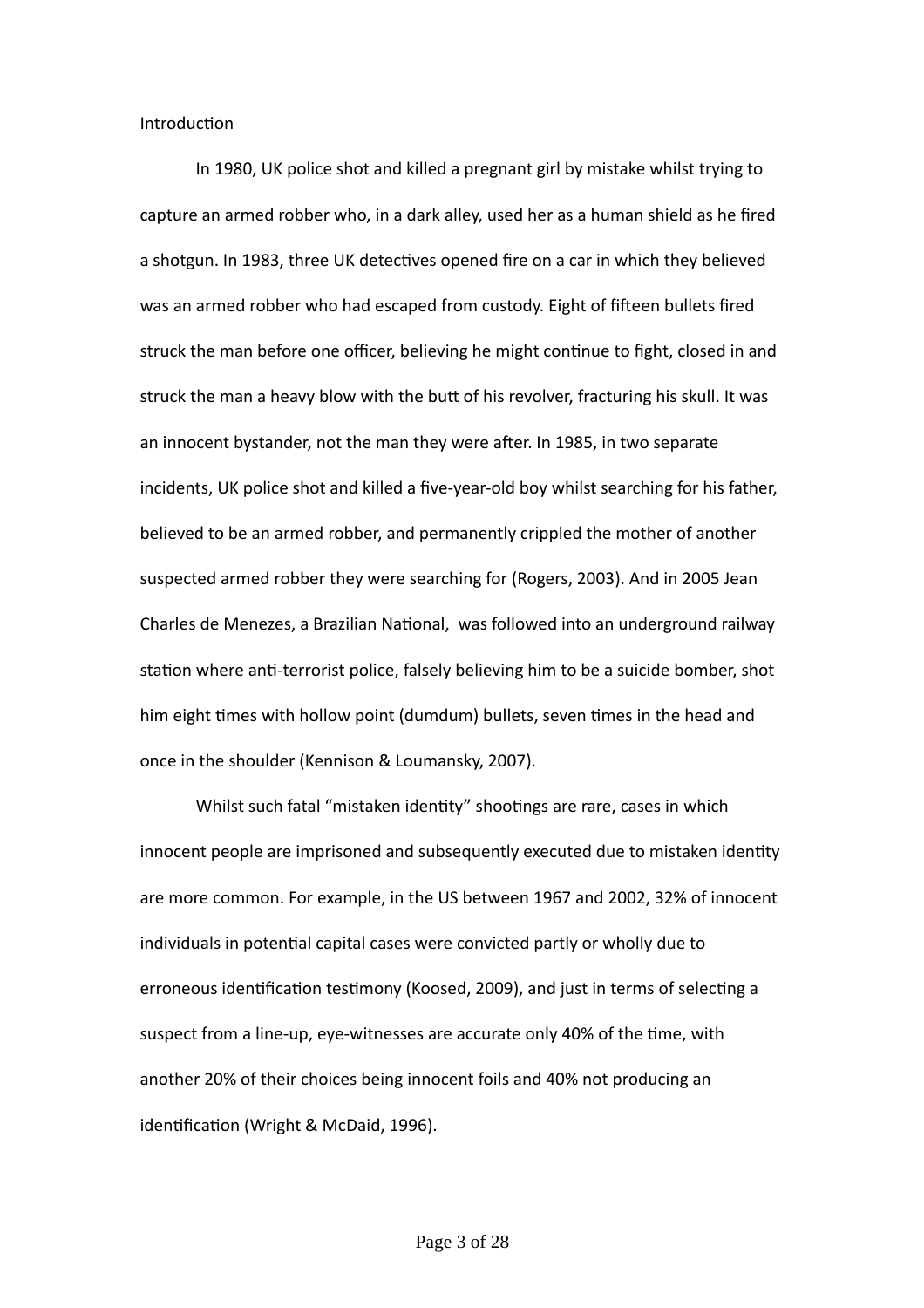The increasing use of surveillance officers and CCTV operators also offers opportunities for mistaken identity. Their task involves keeping track of relevant targets (thieves, assailants, colleagues, etc.) within a context that might include many distractors (e.g., from among the general public – see Jean Charles de Menezes above). Covert surveillance officers often work in teams to perform this task at ground level, while CCTV operators track targets remotely by viewing multiple screens within a control room. Despite the importance of good observation and tracking skills in these jobs (recruitment procedures for surveillance officers sometimes require candidates to prove their observation skills prior to interview; see www.mi5.gov.uk/careers/mobile-surveillance.aspx), minimal research exists regarding how such tracking is accomplished. Anecdotal evidence simply suggests that CCTV operators are highly skilled in tracking suspects, even across multiple camera sites and viewing monitors (Scott-Brown & Cronin, 2007). This said, it seems reasonable to assume that the task essentially involves a labelling component (who/what are the targets), a visual component (what do the targets look like) and a spatial component (where are they), which will change as the targets move through the environment and require some attentional separation of targets from distractors. Given the continued frequency of mistaken identity incidents, together with the associated injustice and emotional turmoil, there is a pressing need to uncover the limitations of the requisite perceptual processes, especially those associated with face recognition in a dynamic setting.

One fruitful line of enquiry would be to understand how we bind identity to spatial location, and maintain such bindings over time (i.e., knowing who is where and when). Research has shown that, unlike static tasks, features are not properly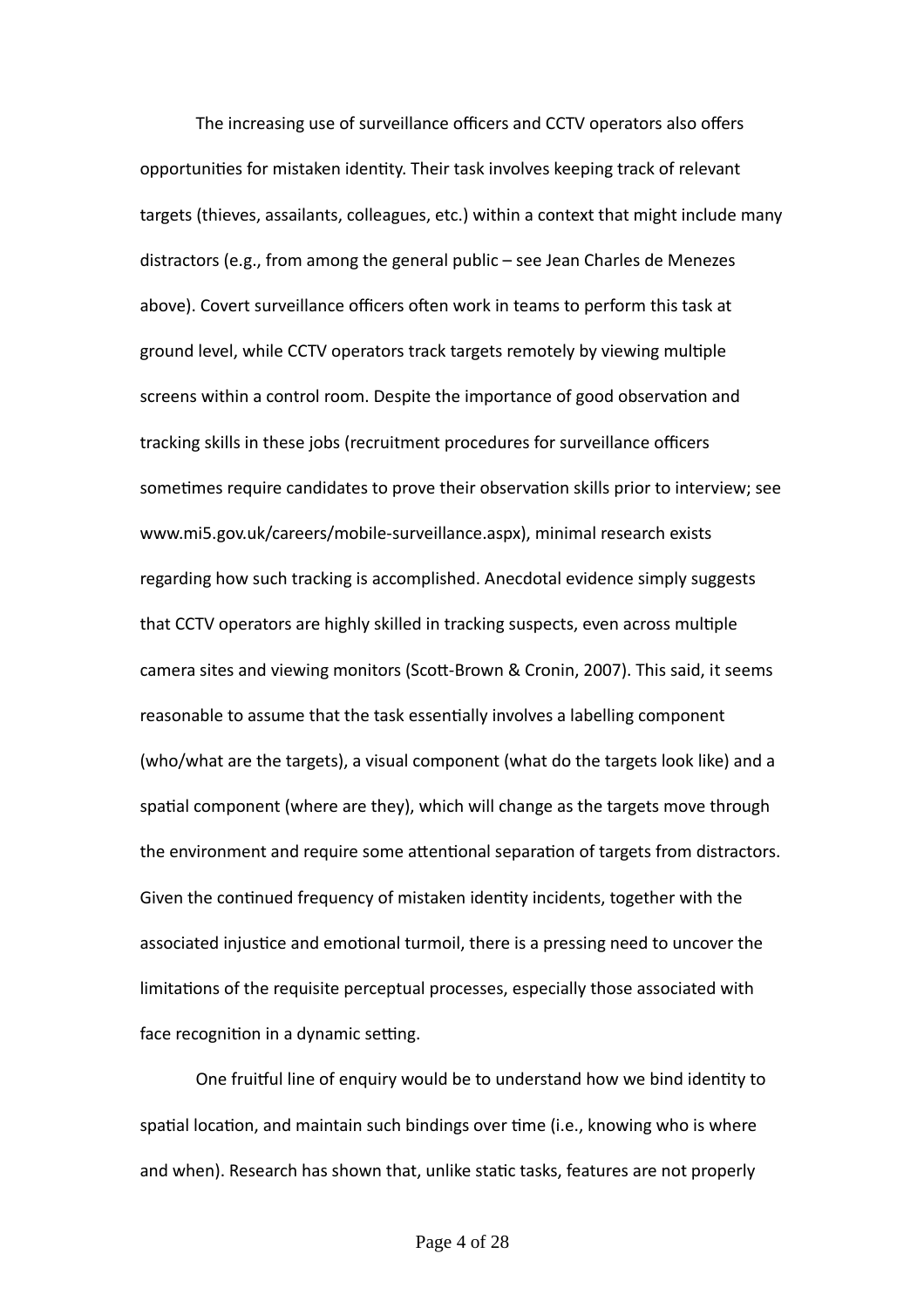conjoined during attentive, dynamic tracking. Motion makes feature binding more difficult to retain, probably because the basis for binding shared location (Treisman, 1988) is no longer a perceptually-stable property (Fahle & Koch, 1995), perhaps because of stronger bindings to earlier locations (Hollingworth & Rasmussen, 2010). To this end a potentially useful experimental paradigm would be some form of the multiple-object tracking (MOT) task (Pylyshyn & Storm, 1988). Although, by minimising the contribution of top-down processes, the MOT task was initially used to examine the low-level, bottom-up processes associated with dynamic spatial cognition it has, more recently, been revised as a multiple-identity tracking (MIT) task to investigate the tracking of individualised targets, such as cartoon animals (Horowitz et al., 2007), butterflies (Botterill, Allen & McGeorge, 2011) and unfamiliar faces (Ren, Chen, Liu & Fu 2009). This task appears to make greater demands on topdown attentional processes. Successful performance requires that we maintain bindings of identities to changing spatial locations.

Botterill et al. (2011), for example, confirmed Horowitz et al.'s (2007) observation that MIT performance was only half that of what one might expect from a similar MOT task, i.e., 2 identities accurately located as compared to 4 with the MOT task. Further, when they analysed participants' incorrect responses, they found that, even when participants were wrong about where a particular target object was located, in ~90% of cases the response they gave still came from the target set, suggesting that location tracking remained as high as ever. This finding has been interpreted as being indicative of two separate processes, one of maintaining spatial locations, the other of binding identities to maintained spatial locations (but see Cohen, Pinto, Howe & Horowitz, 2011). In particular, Oksama and Hyönä (2008), in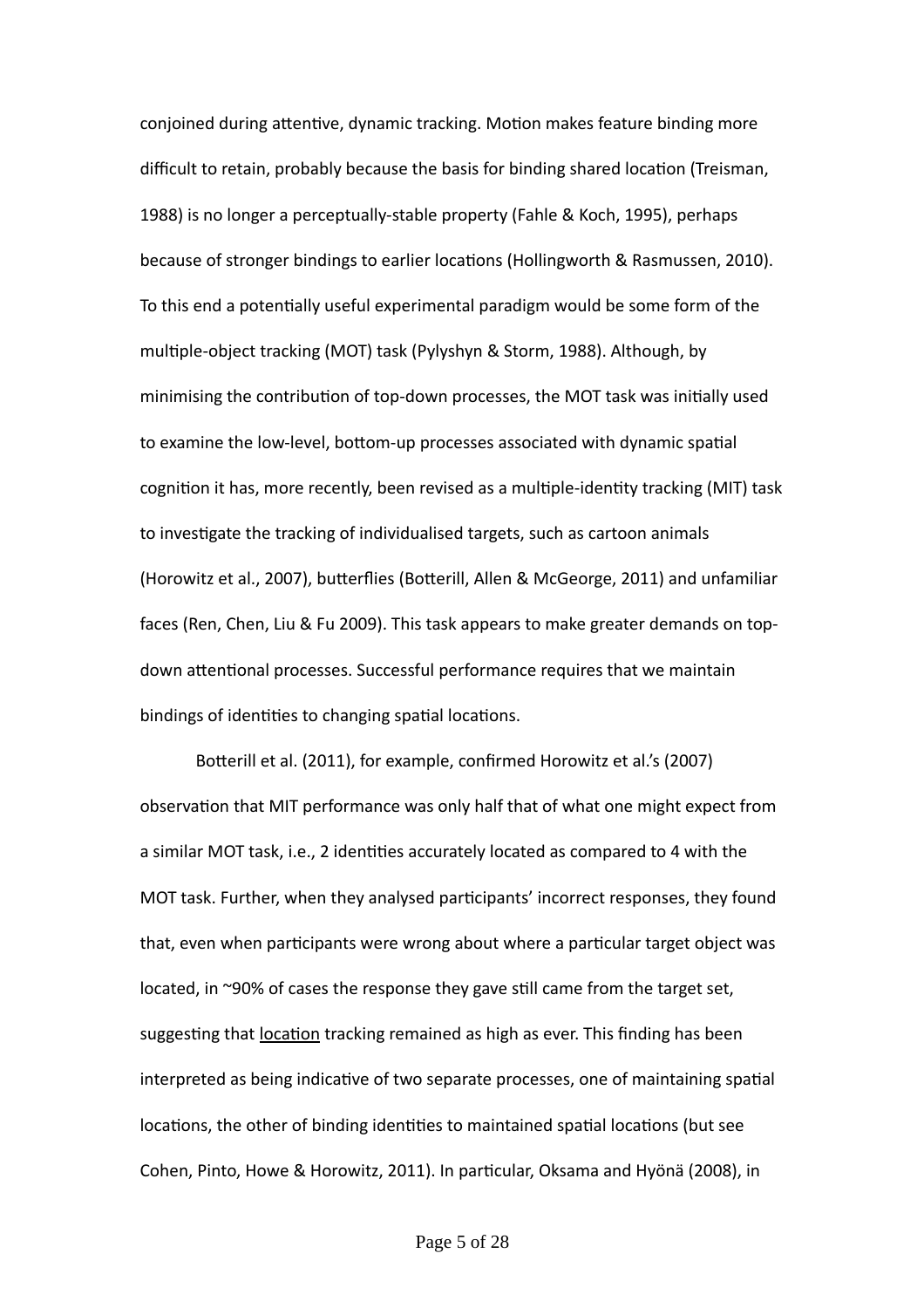their model of multiple-identity tracking (MOMIT) theory, have suggested that whereas the creation, storage and, presumably, updating of identity/location bindings occurs in working memory's episodic buffer, spatial location coordinates are held in visual short-term memory (VSTM); though, they do not appear to make explicit the significant performance differences between MOT and MIT within the model.

One of the dominant theories about the integration of object-specific information is that proposed by Kahneman, Treisman and Gibbs (1992), who described the concept of an "object file", a cognitive structure into which featural information can be saved. They showed, in a target-naming task, that performance improved if a preceding random display had also contained the target, and that performance was better still if the preceding display contained the same target in the same location. Kahneman et al. interpreted the latter effect, what they called an "*object-specific preview benefit"*, as resulting from the repetition of a conjunction of features (i.e., target and location) already stored in an object file. Subsequently, van Dam and Hommel (2010) have suggested that the binding of features into a single object file may not be limited to those that are task-relevant. Task-irrelevant features, such as text descriptors, facial images and updating spatial locations, may also be bound into the same object file, whether or not they are part of the same object, just so long as they overlap spatially.

It may, however, be that identity tracking performance is not consistent across object types. After all, faces, for example, are seen as being special objects that are preferentially processed. Oksama and Hyönä (2008) were the first to use faces in an MIT experiment. However, they were interested in how facial familiarity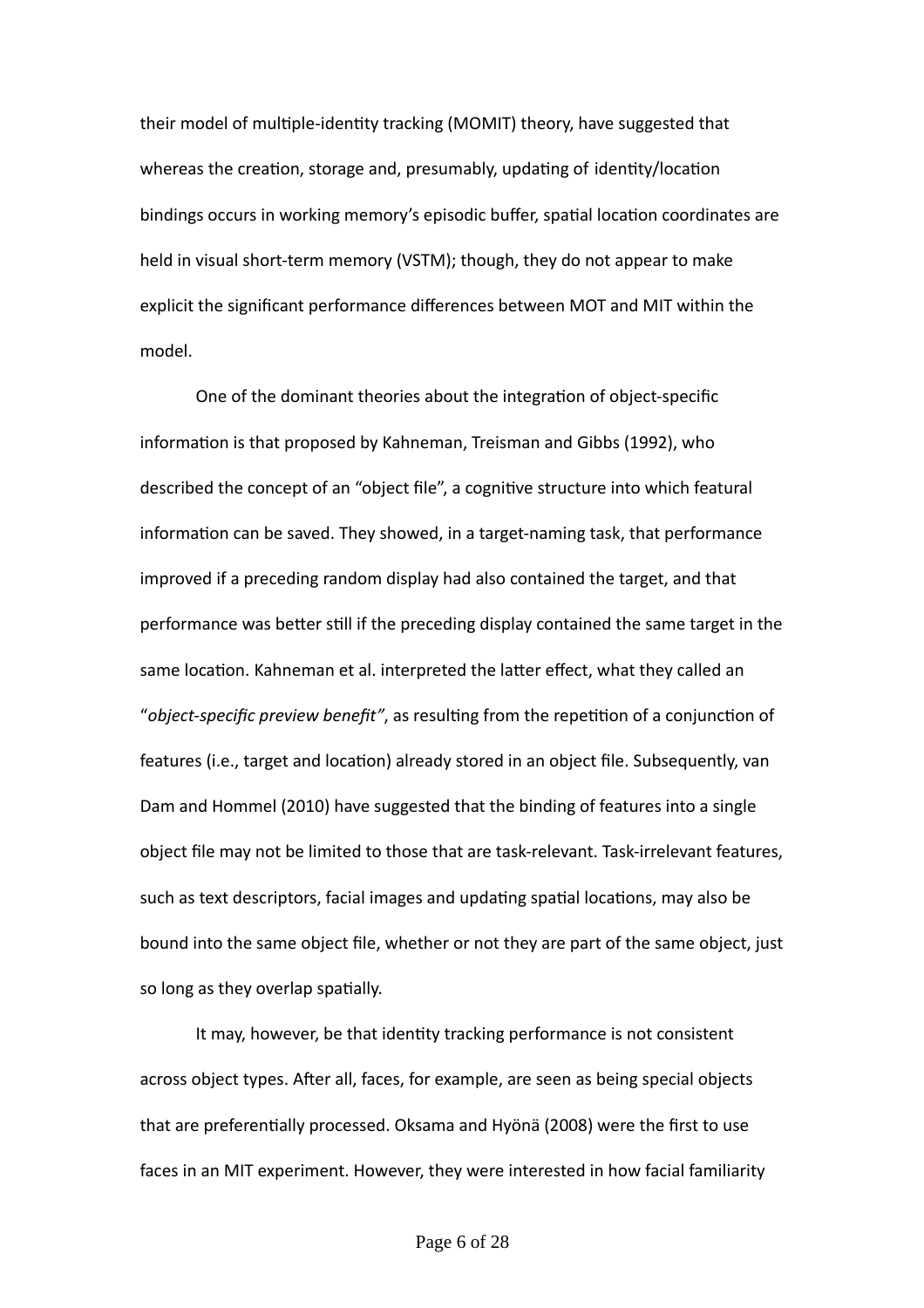affected identity tracking performance, reporting that familiar faces were more easily tracked than pseudo-faces.

A more recent study by Ren et al.(2009), over 5 experiments, investigated the perceptual characteristics of identifying and tracking unfamiliar faces. They found that the identification of target faces (not their spatial locations) was poorer when they were displayed dynamically, compared to statically, although performance was always better than chance. They too confirmed that identity tracking was significantly poorer than location tracking and also provided evidence that target faces are, at least partially, processed implicitly, even when not task-relevant, and this impairs tracking performance (e.g., when tracking different upright target faces). Such findings have come closer to realistic settings, such as the tracking of individual faces in a crowd, but have not yet incorporated social meaning, such as who or what each individual face might represent or the nature of any relationship they might have with each other or the observer.

This is pertinent in light of recent research by Howard, Gilchrist, Troscianko, Behera and Hogg (2009), who found that high-level target characteristics, such as semantic evaluation, predicted visual search patterns in a realistic scene significantly more so than low-level characteristics such as appearance or salience. Indeed, MIT in real-life is rarely as simple as tracking non-individuated targets in a semantic void. Instead, contexts typically have some level of personal or semantic relevance, for example, a mother keeping track of her children in a park.

The literature on social cognition is informative with regard to context. Frith and Frith (2006), for example, talk about the interplay between implicit and explicit knowledge. They suggest that whilst stereotypical prejudice can be triggered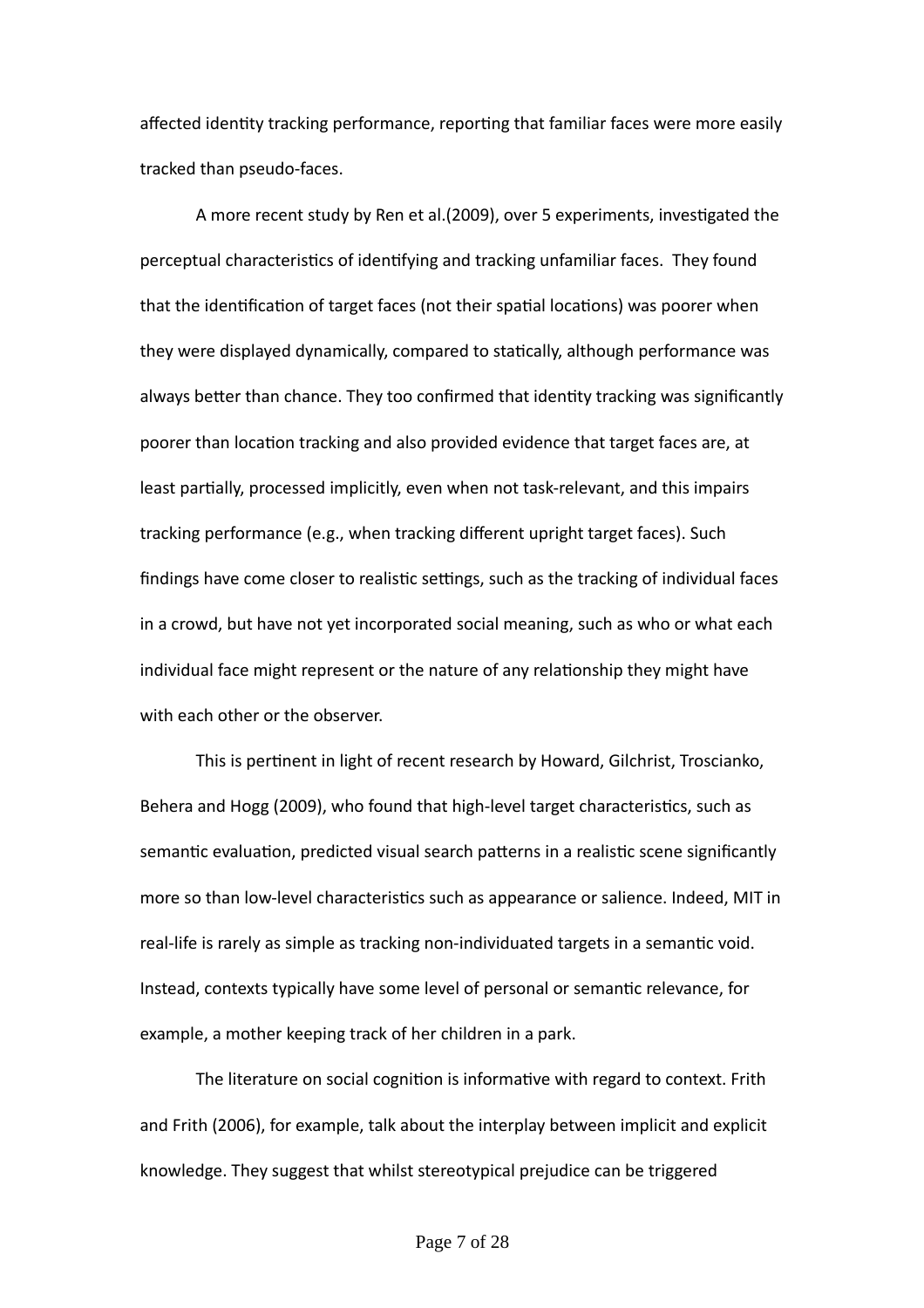automatically, this can be controlled by the top-down control of explicit knowledge. This may be particularly so for the formation of evaluative associations with faces (Todorov & Olson, 2008), or affective person knowledge, whose acquisition comes from minimal, in the former case behavioural, information. Such information is spontaneously retrieved at face perception, activating neural systems for social cognition and emotion analysis (Todorov, Gobbini, Evans & Haxby, 2007). These ideas are encapsulated in Bar (2007) who claims that our memories are as important as our sensory experiences to the interpretation of our environment. His proposal is that sensory input triggers analogous representations in memory. Such coactivations, of past experience, provide moment-by-moment predictions of the most likely associations to the specific situation. Such constantly updating predictions are intended to guide our thoughts, plans and actions.

A number of face-recognition studies have highlighted the advantage of a semantic or holistic decision-making process, as compared to a feature-based one (e.g., Olsson & Juslin, 1999). One reason for this is that trait judgements are deeper and therefore more elaborate, leading to better memory performance (e.g., Coin & Tiberghien, 1997; Gallo, Meadow, Johnson & Foster, 2008).

An additional issue, particularly in terms of the eyewitness literature, concerns the effect of emotion upon subsequent memory. Whereas some studies have suggested that negative-emotion events (stress/violence) impair eyewitness memory (e.g., Loftus & Burns, 1982; Peters, 1988) others suggest such memories are well retained (e.g., Bohannon, 1992; Heuer & Reisberg, 1990). Others still, such as Christianson (1992), have supposed that negatively-charged events attract preferential attention from early perceptual processing associated with arousal,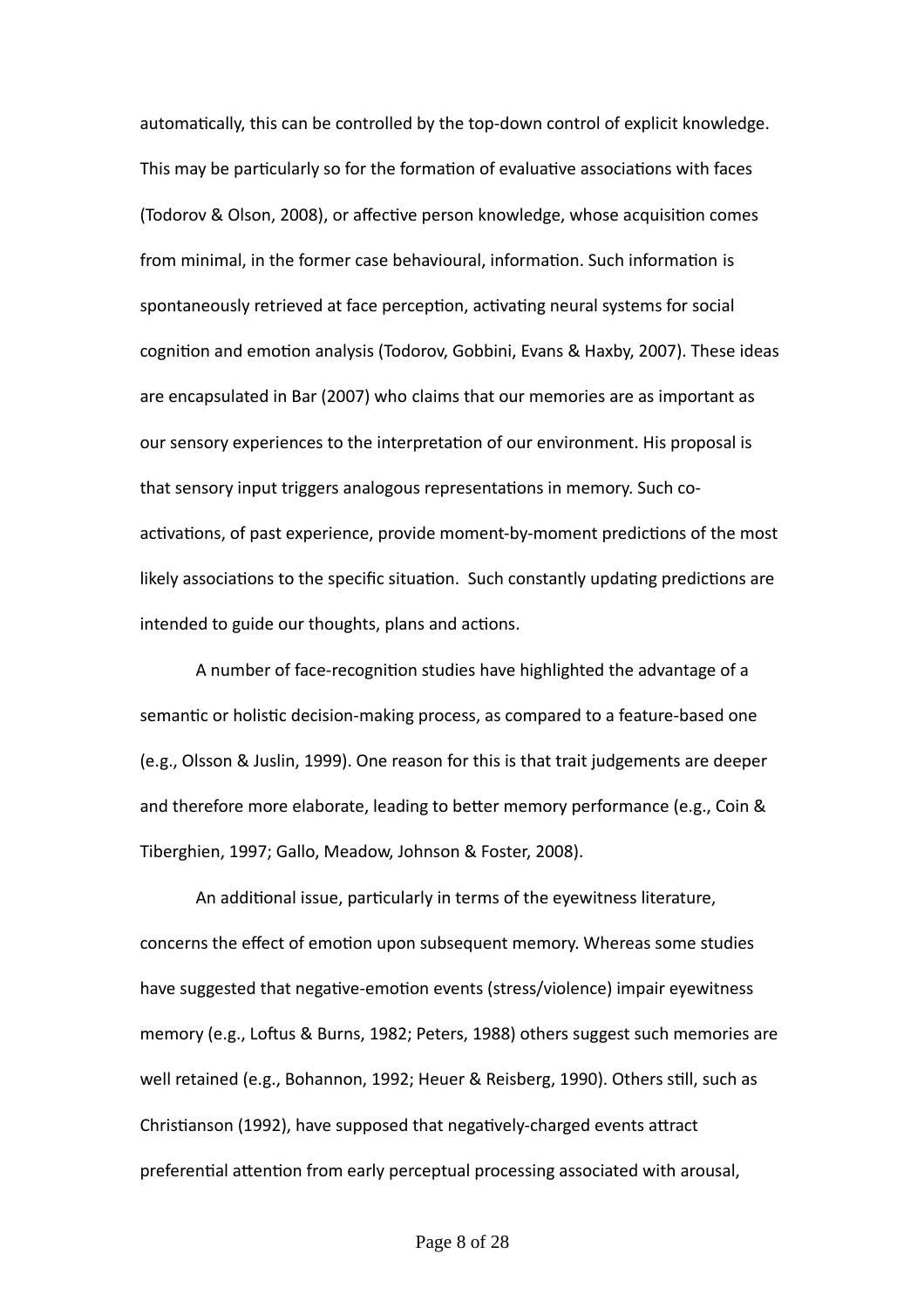distinctiveness etc. and later conceptual processing such as elaboration, which result in the better retention of central as compared to peripheral detailed information.

It seems clear, then, that top-down processes have the capacity to impact upon tracking performance. But the degree, type and homogeneity of such an attentional bias seem, as yet, uncertain.

The central question for this research, then, is to what extent social labels impact upon memory, in terms of tracking performance? We therefore propose to carry out a two-part MIT task in which the stimuli are established in a social setting, namely a "crowd" represented by a group of faces, in which an assault has previously taken place. Certain individuals, identified as targets to be tracked, will be textually labelled as an assailant, a bystander who might be either a confederate of the assailant or an eye-witness, a policeman and a victim. Because these are, typically, the characters you expect to find at this kind of "event". Such a paradigm will allow us to quantify the extent and distribution of any top-down effect by investigating, in general, whether a social setting impacts upon location and/or identity tracking performance.

This paradigm also provides for a number of opportunistic, subsidiary analyses. Since successful tracking requires both facial and textual information be bound to changing spatial locations, facial and textual cues will be used to probe performance. This will provide an opportunity to evaluate which better promotes accurate recall, text cues (as used by Horowitz et al., 2007) or image cues (as used by Botterill et al., 2011). Further, by presenting blocks of single-cue and mixed-cue trials we can examine the extent to which the retrieval processes cued differ, in terms of performance. By always presenting the less demanding single-cue trials first, thus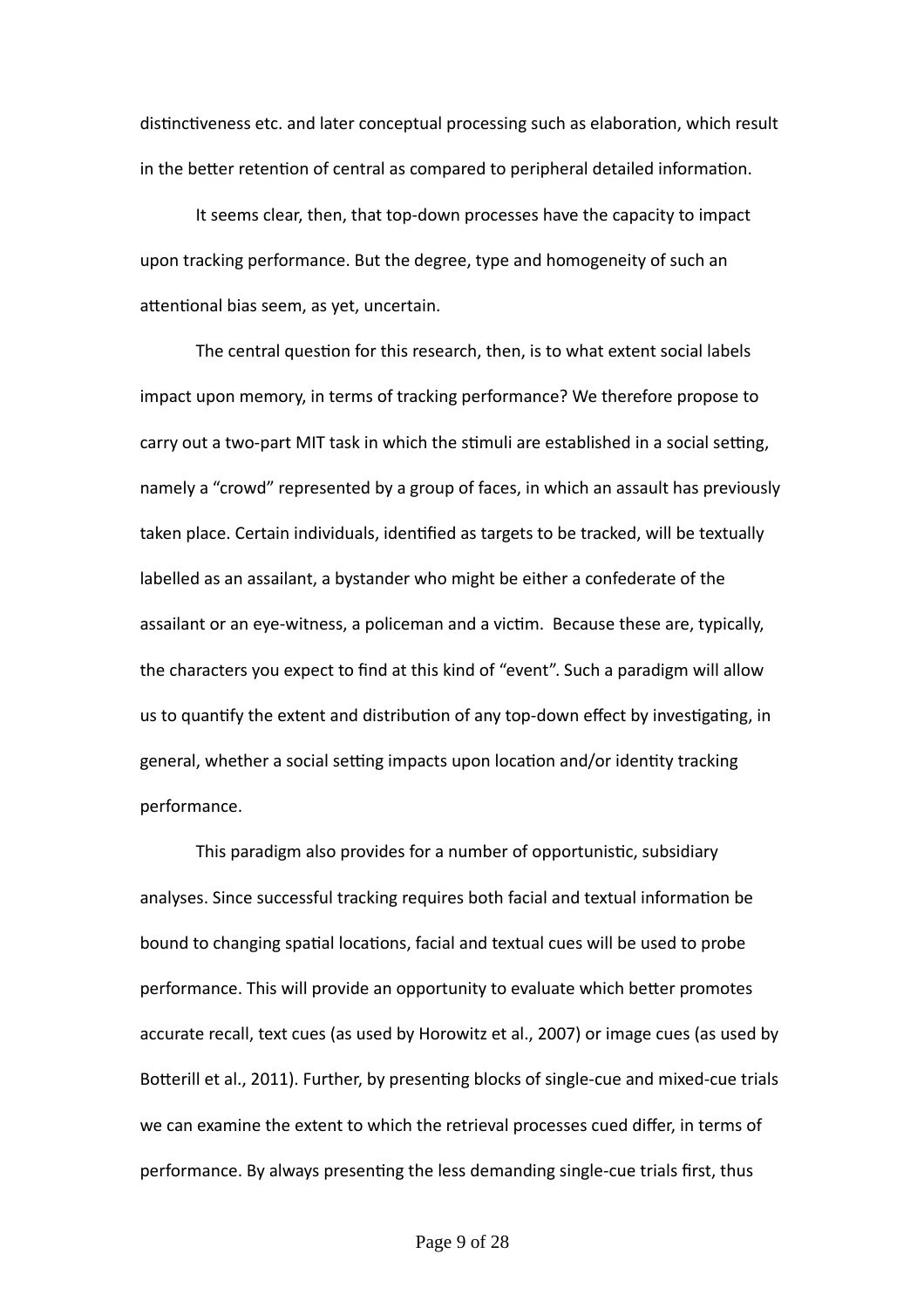minimising differences in performance, we can also be more confident that any significant difference found is more likely to be a processing, rather than levels of difficulty, difference. Finally, though not specifically designed to address this issue rigorously, we can examine whether participants show any racial bias towards any of the experiment's social roles or whether, given any probe, an incorrect response is more frequently associated with one role rather than another.

# Method

#### *Participants:*

There were 48 participants (13 males) aged  $17 - 29$  years (M = 20.54, SD = 2.20), of whom 44 were Caucasian. All had normal or corrected-to-normal vision. They were all naïve as to the purpose of the experiment and gave informed consent. *Materials:*

Each trial contained the same 8 stimuli in the form of images of different, clean-shaven young male faces (200+ colours), oval-cropped to exclude everything but the eyes and eye-brows, nose and mouth, on a white background, presented on a 19" computer monitor (viewing area  $\sim$ 37° of horizontal x  $\sim$ 30° of vertical visual angle, viewed from a distance of ~57cm; screen resolution 1280 x 1024), using the Superlab 4.0.4 (Cedrus Corporation) programme running on a 60Hz pc. Two each of the faces were Caucasian, Afro-American, Asian and Arabic (see figure 1). Only 8 faces were chosen because the intention was to study social labels rather than race or face-specific effects. In addition, as this is the first study of its kind, we wanted to investigate the general case of a heterogeneous, rather than homogenous, crowd. Each face subtended  $\sim 3.5^{\circ}$  of vertical and  $\sim 2.5^{\circ}$  of horizontal visual angle. Each trial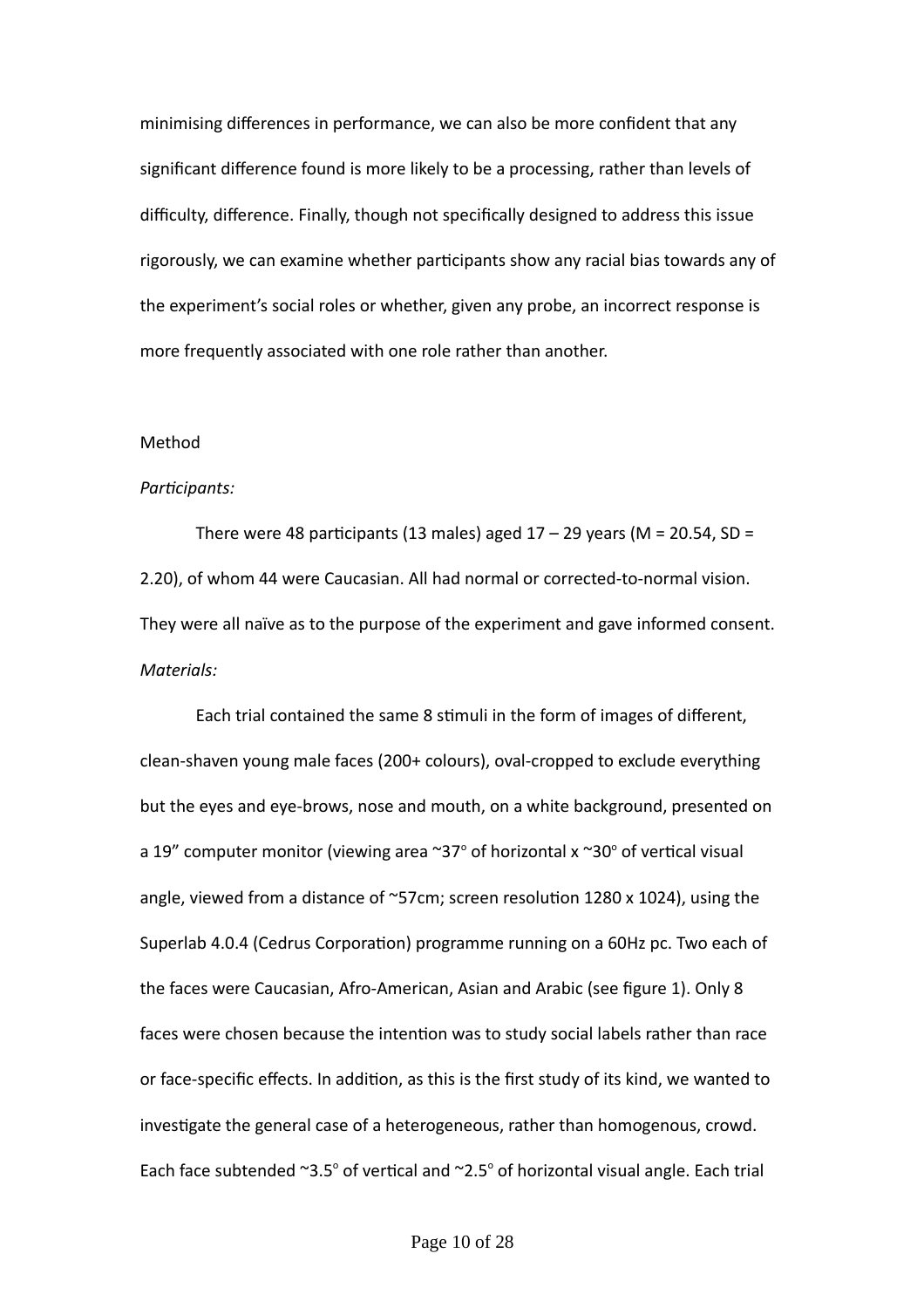consisted of a static (Target Acquisition (TA)) phase, a dynamic (Target Tracking (TT)) phase and a Retrieval phase. The TA phase lasted ~3s and, during this period, 4 faces were pseudo-randomly identified as targets. This was done by each target face being circled in red. These targets were also pseudo-randomly labelled to identify their "role" in the trial (i.e., assailant, bystander, policeman or victim). Text labels were placed adjacent to the relevant image. At the start of the TT phase, the red circles and the text labels disappeared, and all 8 faces moved randomly at  $\sim$ 6.8°/s for  $\sim$ 6s. Note that only the type of cue used distinguished the text-cue from face-cue trials (i.e., their object trajectories throughout the TT phase were identical). At the end of this tracking period all 8 faces were obscured by red discs numbered  $1 - 8$  (Retrieval phase). This numbering was also pseudo-randomised so that there was no consistent link between a particular face and number. Thereafter, a series of four retrieval cues were displayed, one at a time, to test for each target. These were either in the form of a text probe (e.g., "Where is the assailant?") or a face cue (e.g., "Where is . . . .") in which the image of a particular target face was inserted.

# *Design:*

This was a forced-choice experiment consisting of 3 blocks, each of 40 trials. One block consisted of all text cues (20 different trials repeated twice) another of all face cues (again 20 different trials repeated twice) with the last being a mix of text and face cues trials (i.e., the 20 text-cue trials plus the 20 face-cue trials), all randomly presented. In each of the 20-trial sets, each of the race faces was one of the four target characters five times. At times this meant that two of the same race faces were targets at the same time, but this applied equally to all four of the race faces. Further, since the order in which the trials were presented was randomised by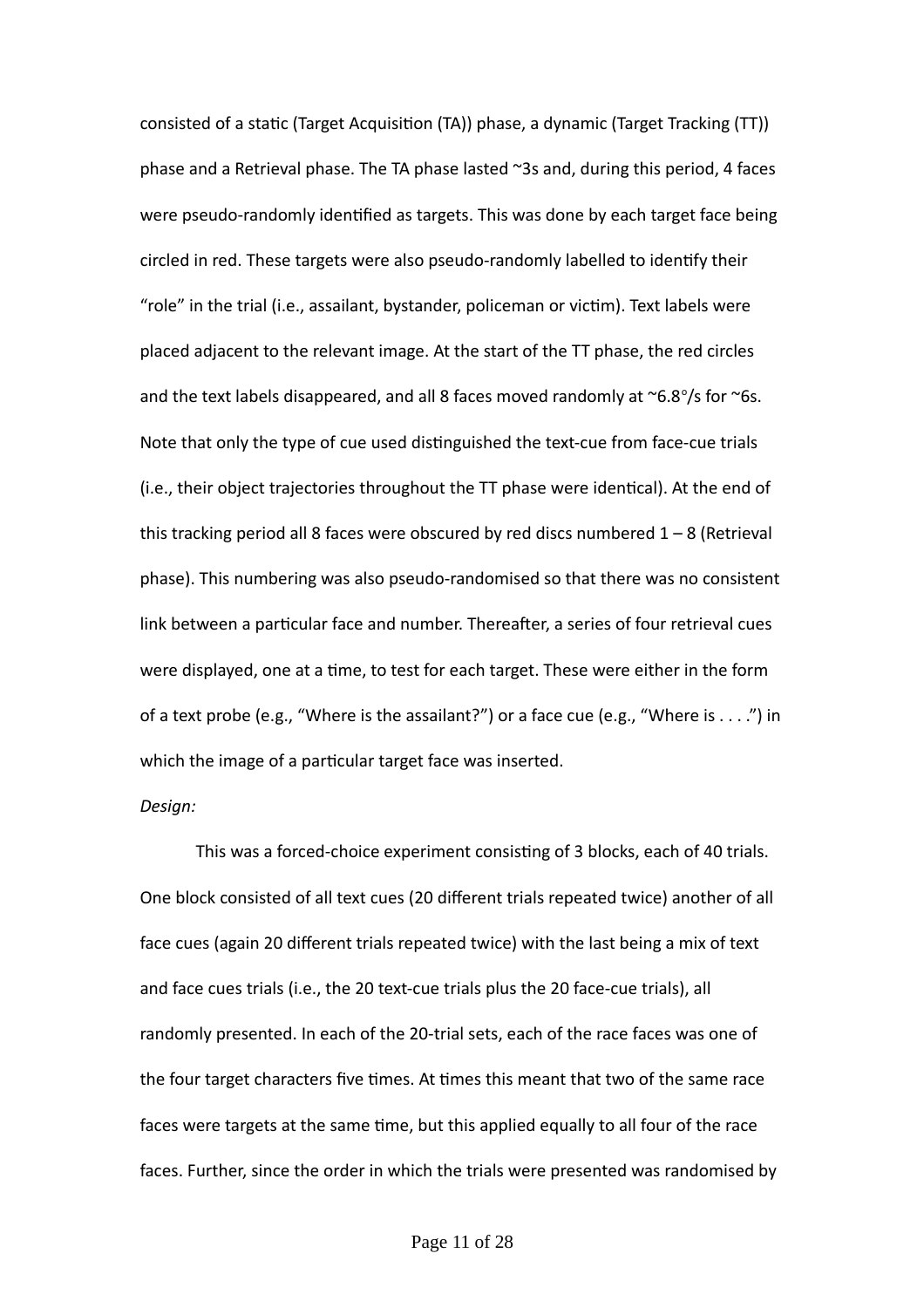the software, it was possible for faces from the same race to be identified as the same character sequentially. More importantly, however, exactly the same animations were used for both the face-cue and text-cue trials, so there was absolutely no difference in tracking workload.

Whether participants did the block of text-cue trials and then the mixed block of trials (part 1), or the block of face-cue trials followed by the mixed block of trials (part 2) was pseudo-randomised. The mixed block of trials was always completed last to avoid a workload imbalance, given how much harder the mixed block task was compared with the blocks of only text-cue or face-cue trials.

#### *Procedure:*

 Participants were tested individually in a small, window-less room. Instructions were displayed on the monitor and given verbally. They were told that the experiment involved a crowd of people, represented by their faces. In each trial 4 of the 8 individual faces, labelled as an Assailant, his Victim, a Bystander and a Policeman, would be their targets. The bystander might be a witness to the assault or could be a confederate of the assailant - to reproduce the uncertainty that is often the case in such "eye-witness" situations. When the identifying labels disappeared all the faces would begin to move randomly around the screen. Their task was to track the location of each of the target individuals. After a period of motion, the faces would stop moving and be completely covered over by numbered red discs. Thereafter, they would be probed as to the location of each of the tracked individuals, one at a time. In the block of text-cue trials it would be of the form "Where is the Victim?", whereas in the face-cue trials it would be of the form "Where is . . . ", with the appropriate face inserted. In the mixed block, all of the text-cue and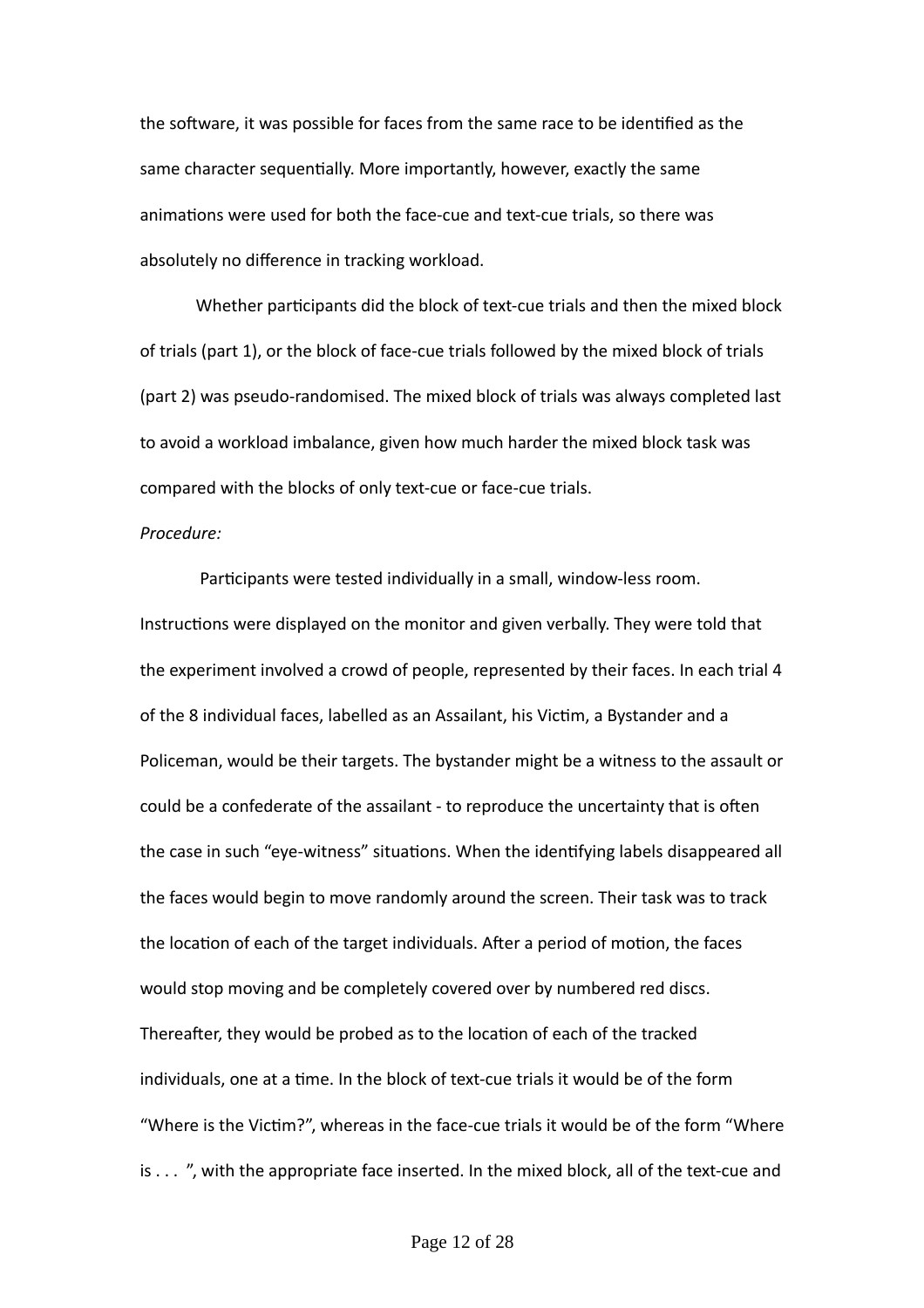face-cue trials were presented again in a random order so that participants could not anticipate the probe format. The order of the text/face cues was counterbalanced. Participants recorded their response using the number keys above the QWERTY keys of the computer keyboard.

# Results

Several data sets were extracted from the findings that were then arc sine transformed before being analysed (for a summary of the original % correct tracking performances see table 1). Note, in all analyses, an alpha value of .05 was used, wherever necessary the Greenhouse-Geisser correction was applied, and all pairwise comparisons used the Bonferonni correction for multiple comparisons. Chance levels for an identity tracking task trial vary, typically, between 12.5 and 20%, provided that previous responses have been accurate.

In order to answer the central question of to what extent social labels impact upon memory, in terms of tracking performance, the first set extracted was the identity tracking performance (i.e., how accurately participants could relate each specific target to its final location). The next set, much as Botterill et al. (2011), was the location tracking performance (i.e., how frequently participants' responses were chosen from members of the target subset, irrespective of whether or not they had managed to locate the specific target correctly). A separate analysis of location tracking performance may, additionally, provide evidence of whether identity and location tracking share a common process or are separable. This is particularly so for the analysis of Character where, for a shared process, you would expect no differences in any tracking bias between identity and location performance. Since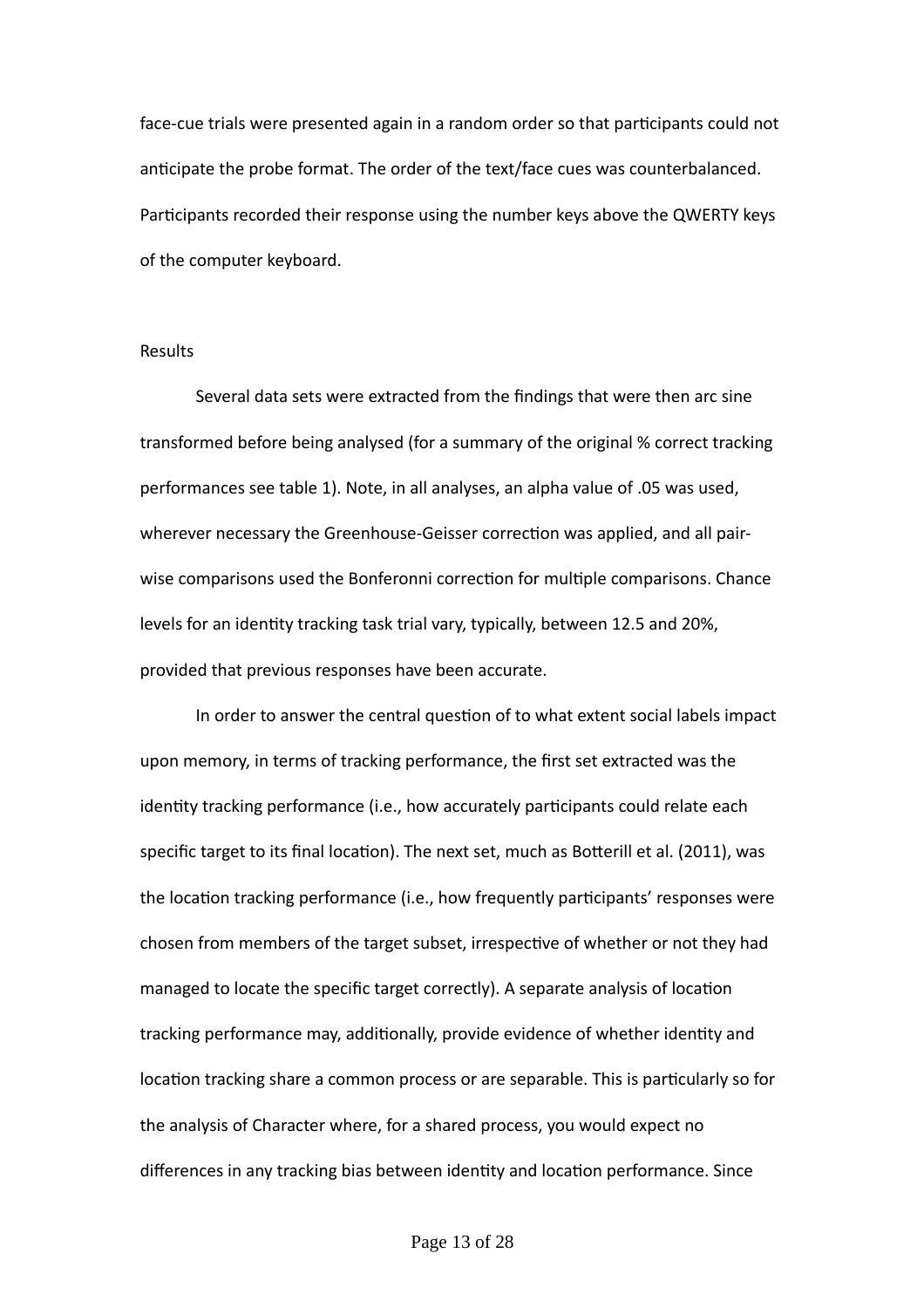identity tracking is a subset of location tracking, these two data sets were analysed separately.

#### Identity tracking performance

A repeated-measures ANOVA was carried out with Character (Assailant, Bystander, Policeman, Victim) and Mix (single-cue trials, mixed-cue trials) as the within-subjects factors, and Cue (text, face) as the between-subjects factor.

There was a significant main effect of Character (*F*(3, 138) = 8.20,  $p$  < .001,  $\eta_{\rho}^2$ = .15). Pair-wise comparisons showed that the Victim (M = .617, SD = .16) was successfully tracked significantly less frequently than the Assailant (M = .691, SD = . 19, p < .001) and the Bystander (M = .672, SD = .17, p = .019) (see figure 2). No other pair-wise comparisons were significant.

There was also a significant main effect of Mix ( $F(1, 46)$  = 11.45,  $p$  = .001,  $\eta_p^2$ = .20), with performance on the single-cue trials (M = .695, SD = .17) being significantly higher than that on the mixed-cue trials ( $M = .620$ ,  $SD = .19$ ). No other main effects or any interactions were significant. In particular, that there was no main effect of Cue, or any significant interaction with it, demonstrates that text and face probes did not differ in their ability to trigger memory recall.

# Location tracking performance

A repeated-measures ANOVA was carried out with Character (Assailant, Bystander, Policeman, Victim) and Mix (single-cue trials, mixed-cue trials) as the within-subjects factor and Cue (text, face) as the between-subjects factor.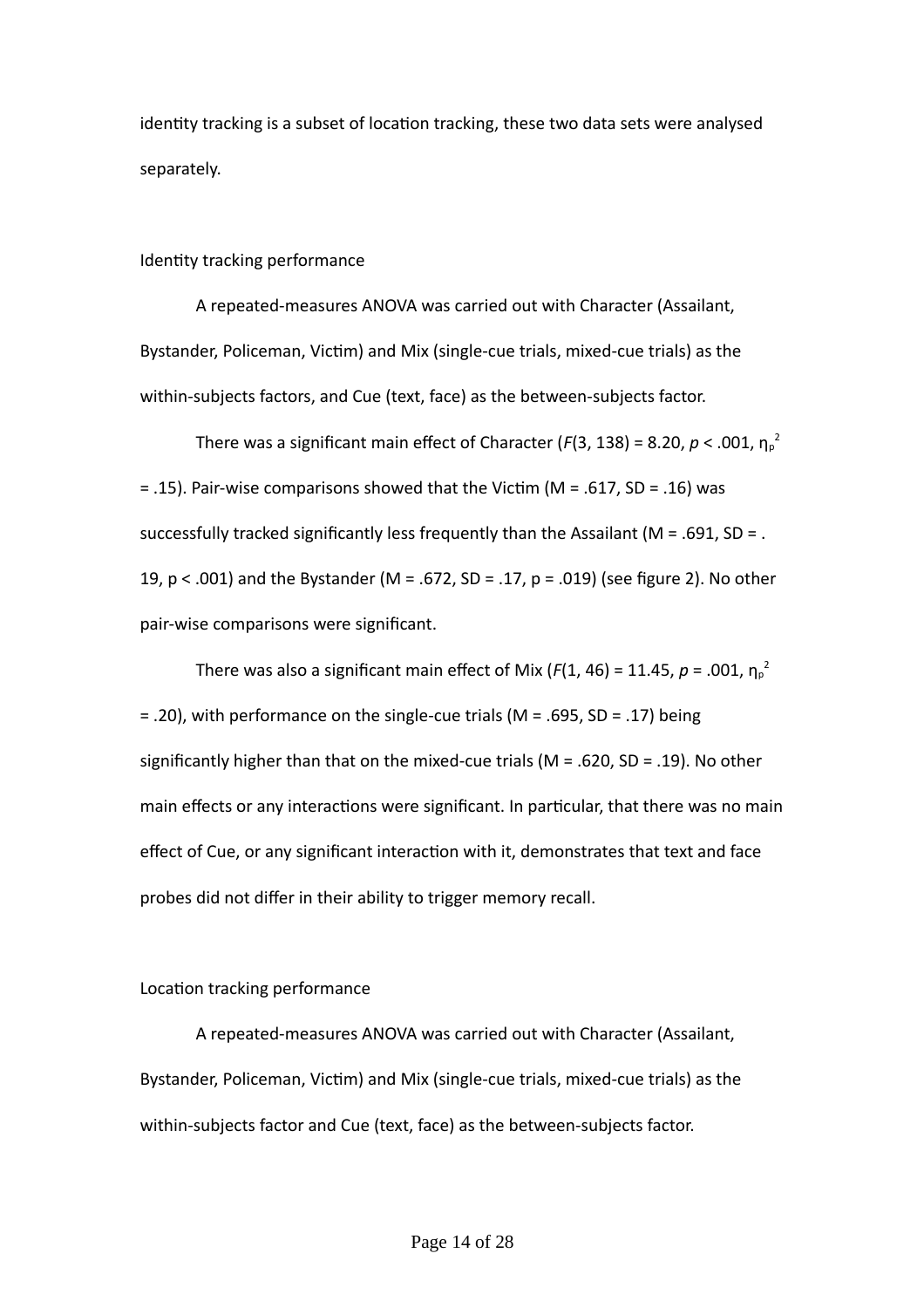There was a significant main effect of Character (*F*(3, 138) = 8.66,  $p$  < .001,  $\eta_{\rho}^{-2}$ = .16). Pair-wise comparisons showed that the Victim (M = .965, SD = .11) was successfully tracked significantly less often than both the Assailant ( $M = 1.034$ , SD = . 12,  $p < .001$ ) and the Policeman (M = 1.003, SD = .15,  $p = .046$ ). Additionally, the Bystander (M = .994, SD = .15) was also tracked significantly less frequently than the Assailant ( $p = .040$ ) (see figure 3). No other pair-wise comparisons were significant.

There was also a significant main effect of Mix ( $F(1, 46)$  = 6.51,  $p$  = .014,  $\eta_p^2$  = . 12), with performance on the single-cue trials (M = 1.013, SD = .12) being significantly higher than that on the mixed-cue trials ( $M = 0.985$ ,  $SD = 0.14$ ). No other main effects or any interactions were significant. Again, that there was no main effect of Cue, or any significant interaction with it, demonstrates that there was no advantage to using text or face probes for memory recall.

Finally, we addressed the secondary questions raised in the introduction. Since there were only 4 non-Caucasian participants, no analysis of bias amongst them was possible. But we could examine whether participants showed a race or role bias across the stimuli, or whether there were systematic errors across the characters. As to the former, repeated-measures ANOVAs were carried out with Race (Caucasian, Afro-American, Asian, Arabic) and Character (Assailant, Bystander, Policeman, Victim) as the within-subjects factors for identity and location performance separately. Note that here results were collapsed across Cue (text/face) and Mix (single-cue trials, mixed-cue trials).

For identity tracking, there was a significant main effect of Race (*F*(3, 141) = 9.60,  $p < .001$ ,  $\eta_p^2 = .17$ ). Pair-wise comparisons showed that Asian faces were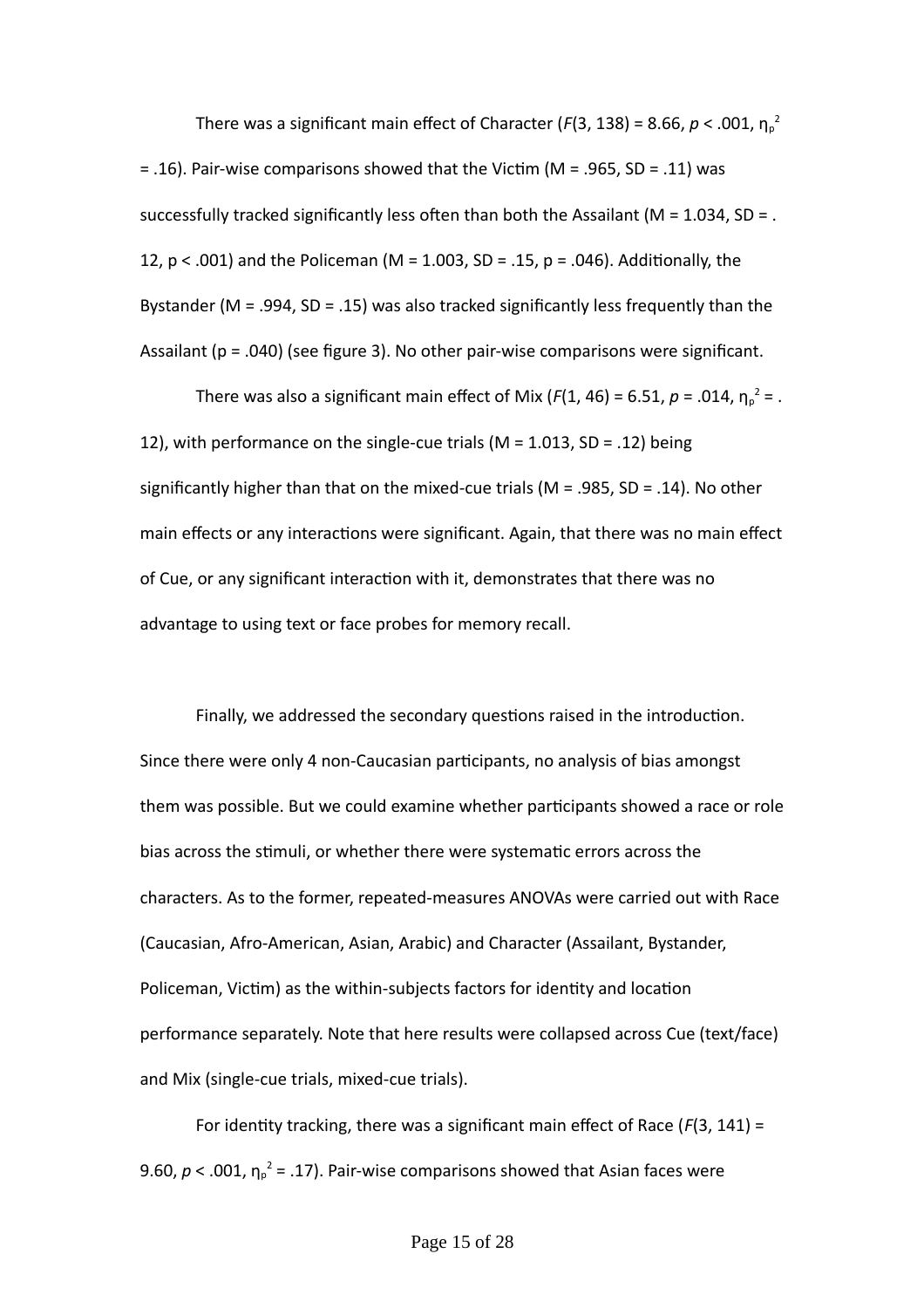successfully tracked significantly less often than any of the other races (all p's < .05). There was also a significant main effect of Character ( $F(3, 141)$  = 16.46,  $p$  < .001,  $\eta_{p}^{2}$ = .26). Here, pair-wise comparisons revealed that Victims were successfully tracked significantly less often than any of the other characters (all p's < .001). These effects were moderated by a significant interaction between them (*F*(9, 423) = 16.17, *p* < . 001,  $\eta_{p}^{2}$  = .26) (see figure 4). Pair-wise comparisons showed that, a Caucasian Assailant was successfully tracked significantly more often than any other Assailant (all p's < .05). Caucasian and Afro-American Bystanders were successfully tracked significantly more often than Arab or Asian Bystanders (p's < .05), but did not differ themselves (p = .515). Further, Asian Bystanders were the least successfully tracked (all p's < .01). Caucasian Policeman were the least successfully tracked (all p's < .001), there being no other significant differences in performance. Finally, Asian Victims were the least successfully tracked (all p's < .01), there being no other significant differences in performance.

For location tracking, there was again a significant main effect of Race (*F*(2.45, 115.24) = 9.73,  $p < .001$ ,  $\eta_p^2 = .17$ ). Pair-wise comparisons showed that Caucasian faces were successfully tracked significantly more often than any of the other races (all p's < .01). There was also a significant main effect of Character (*F*(3, 141) = 17.20,  $p < .001$ ,  $\eta_p^2 = .27$ ). Here, pair-wise comparisons revealed that Victims were successfully tracked significantly less often than any of the other characters (all  $p's <$ . 01). In addition, the Bystander was also tracked significantly less often than the Assailant ( $p = .04$ ). However, these effects were moderated by a significant interaction between them ( $F(6.41, 301.08) = 19.64$ ,  $p < .001$ ,  $\eta_p^2 = .29$ ) (see figure 5). Pair-wise comparisons showed that, a Caucasian Assailant was successfully tracked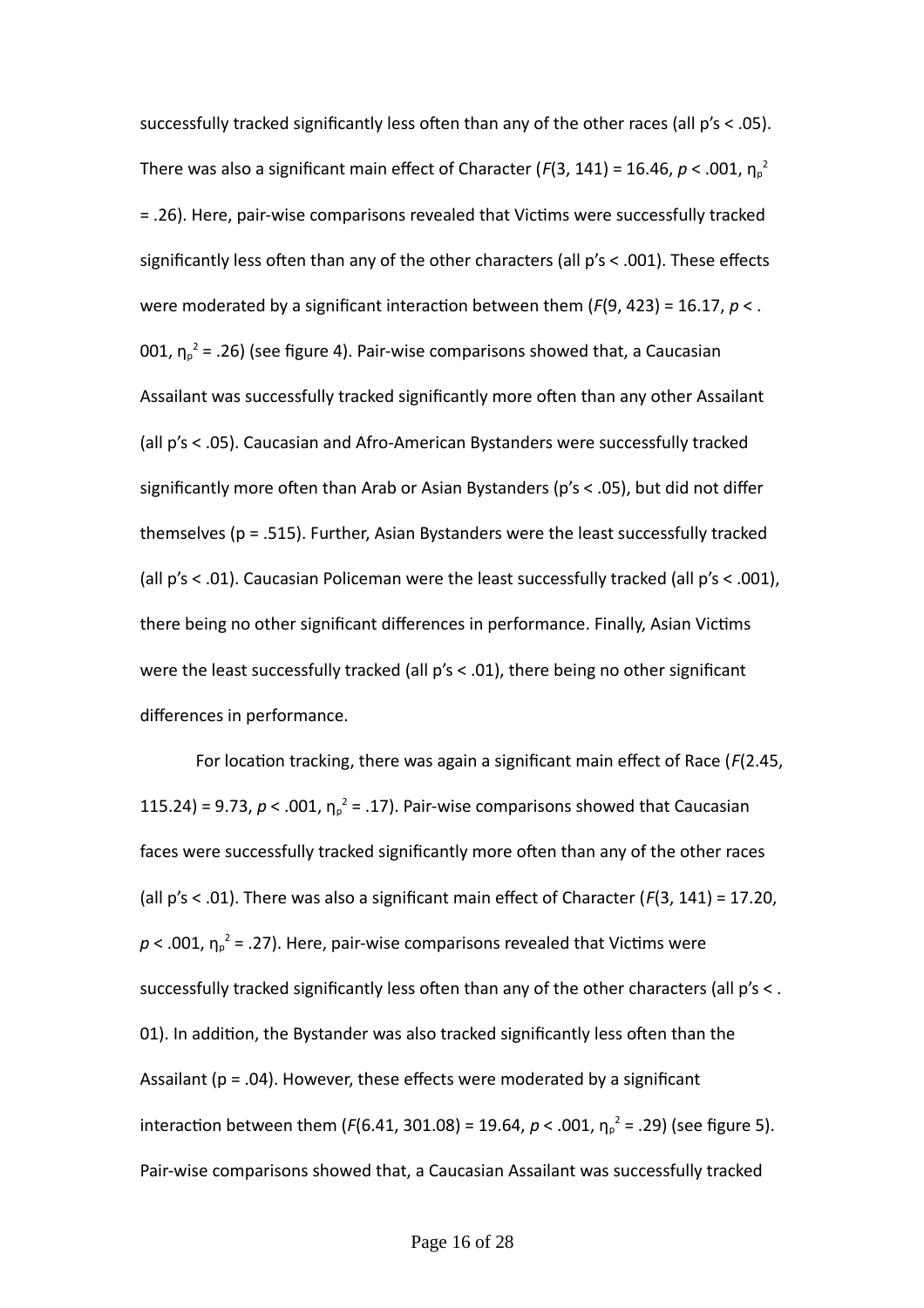significantly more often than any other Assailant (all p's < .01). Caucasian and Afro-American Bystanders were successfully tracked significantly more often than Arab or Asian Bystanders ( $p's < .01$ ), but did not differ themselves ( $p = 1.000$ ). Further, Asian Bystanders were the least successfully tracked (all p's < .01). For the Policeman, there were no significant differences in performance across races and, finally, Arab and Caucasian Victims were the more successfully tracked (both p's < .01), although they did not differ significantly from each other ( $p = .054$ ).

Lastly, to discover whether an incorrect response tended to be more commonly of one role rather than another (i.e., that there were systematic errors amongst the characters), four repeated-measures ANOVAs of the identity tracking data were carried out, with Error Choice (i.e., 3 from Assailant, Bystander, Policeman, Victim) as the within-subjects factor.

For Assailant probes there was a significant main effect of Error Choice (*F*(2, 94) = 9.50,  $p < .001$ ,  $η<sub>p</sub><sup>2</sup> = .17$ ). Pair-wise comparisons showed Victim (M = .451, SD = . 06) was the more likely to be chosen in error than either Bystander ( $M = .410$ , SD = . 07; p = .008) or Policeman (M = .399, SD = .08; p < .001).

For Bystander probes there was a significant main effect of Error Choice (*F*(2, 94) = 7.97,  $p = .001$ ,  $\eta_p^2 = .15$ ). Pair-wise comparisons showed Policeman (M = .477, SD = .08) was the more likely to be chosen in error than either Assailant ( $M = .412$ , SD = .07; p = .001) or Victim (M = .429, SD = .09; p = .012).

For Policeman probes there was a significant main effect of Error Choice  $(F(1.67, 78.43) = 3.56, p = .041, \eta_p^2 = .07)$ . However, pair-wise comparisons revealed no significant differences between the three choices: Assailant (M = .444, SD = .07), Bystander (M = .409, SD = .08) and Victim (M = .450, SD = .08).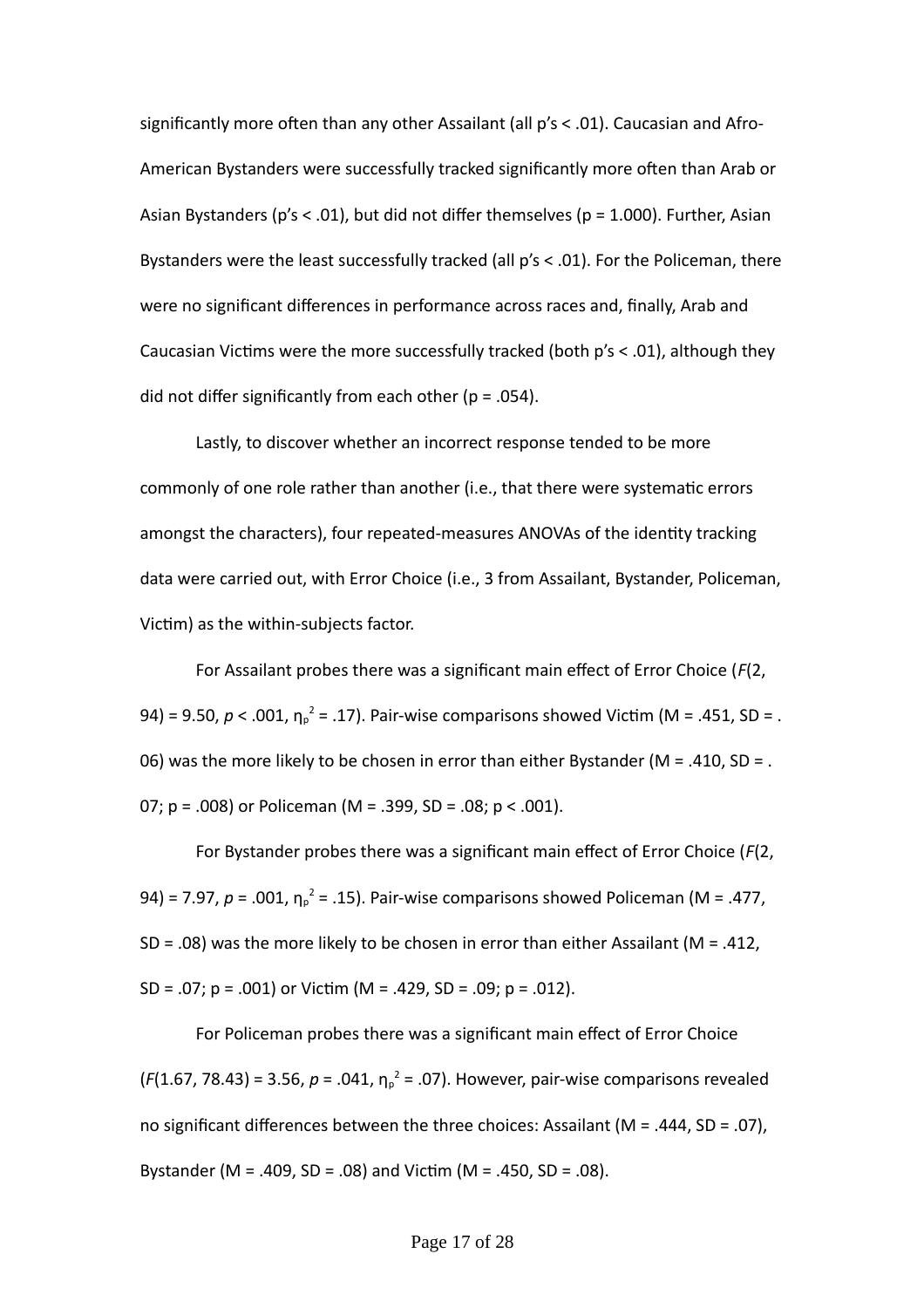Finally, for Victim probes, there was no significant main effect of Error Choice (*F*(2, 94) = 0.02, *p* = .976), with Assailant (M = .425, SD = .08), Bystander (M = .427, SD  $= .06$ ) and Policeman (M = .427, SD = .06) chosen equally as often (see figure 6).

## **Discussion**

The study's primary goal was to investigate whether a social setting would impact upon identity and location tracking performances and, in particular, to characterise the nature of any attentional bias. In the Target Acquisition phase of the current study, participants had three seconds to associate four unfamiliar faces with one of four labels (Assailant, Bystander, Policeman or Victim), and then spatially track the targets whilst they moved. The face/label pairings were randomised for each trial. Thus, faces could be uniquely identified by their appearance and their label, but only the label contained meaningful/semantic information. Results for both identity and location tracking were very similar, namely that there were significant differences in tracking performance, dependent upon the character of the target face, with victims being tracked significantly less well than other characters.

Even though this paradigm was simplistic, with all the faces being randomly assigned to fulfil each of the social roles and no acts or threats of violence being portrayed, this result suggests that participants implicitly evaluated the targets' roles, because to do so explicitly would be to contradict their tracking instruction, and determined that the victim merited less attention than did the other characters, or that the other characters merited more attention, to the detriment of tracking the victim. Whilst not a real event, it's reasonable to speculate that the post-crime scene presented in the experiment would trigger many long-term memories of similar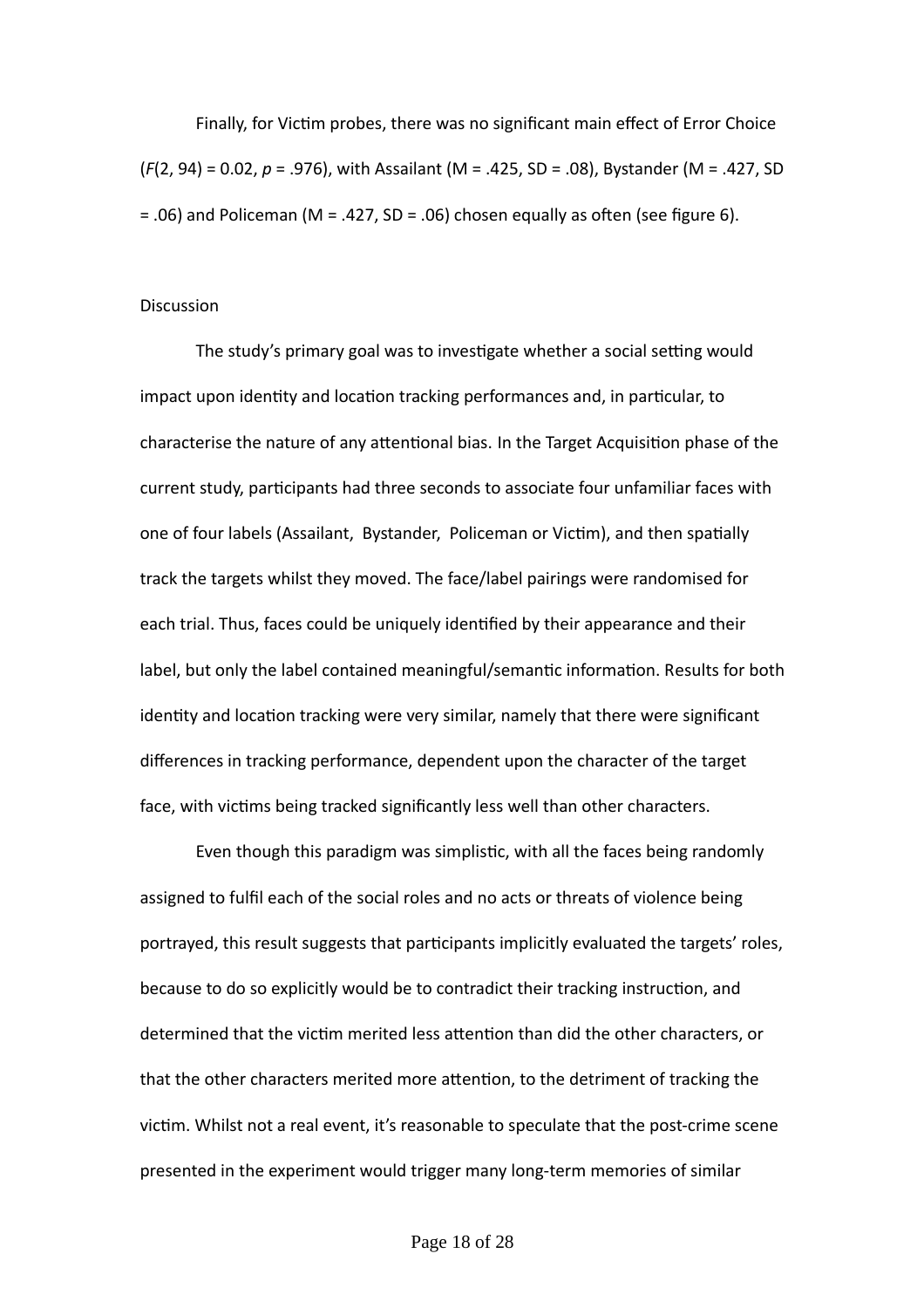events, either experienced first-hand or vicariously on the news or in television programmes. According to Mather and Sutherland (2011, p.114) " . . . [a] wide range of cognitive and emotional challenges increase autonomic arousal ". They give the example of an emotional picture presented for a few seconds but affect words, too, can have a similar effect (e.g., Kensinger & Schacter, 2006). Further, Mackay et al. (2004) claim that arousing words receive superior bindings by triggering emotional reactions via the amygdala, which then triggers the hippocampus to activate attention to bind the arousing stimuli to other contextual features, thus enabling superior encoding and retrieval. This is much in keeping with Bar (2007) which suggested that analogous representations of sensory input, based on past experience, are triggered to guide our thoughts, plans and actions via a process of constantly-updating predictions of what typically follows as a consequence.

In this case, one might speculate that past experience would suggest that, in a real situation involving an assailant, a bystander who might be the assailant's confederate, a policeman and a victim, one is typically likely to be at less risk, or expect to receive less help from the victim than the other three characters. Thus, one need be less alert to the victim's whereabouts. Alternatively, such an attentional bias has been discussed in terms of an inability to disengage from a threat, at least from the assailant and bystander (Fox, Russo & Dutton, 2002). Finally, note that, whilst there were some differences between identity and location tracking performance of individual characters, these findings are inconclusive. Further studies are required to establish conclusively whether identity and location tracking consist of a single process or not.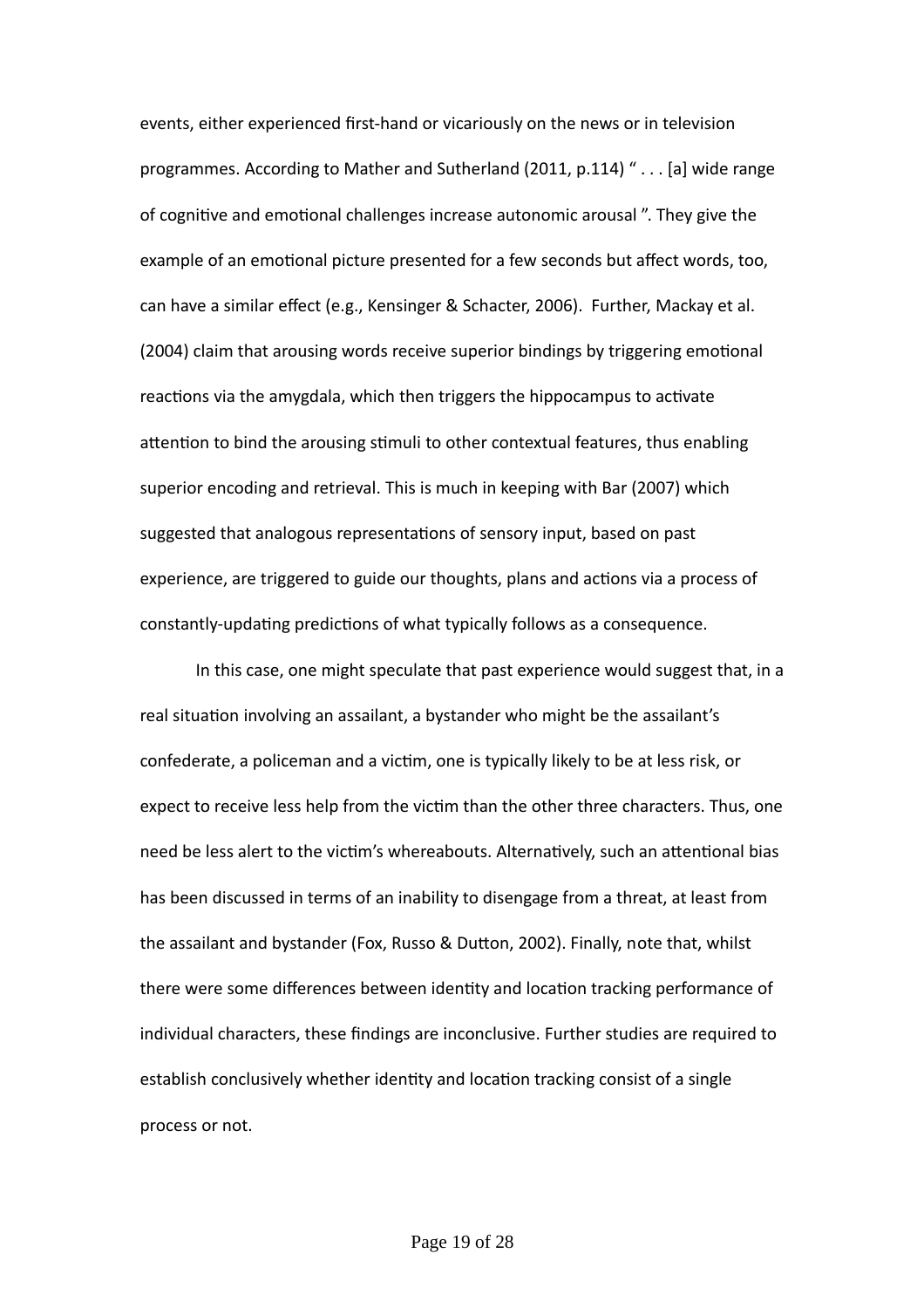As to the secondary questions raised in the introduction, that there was no main effect of or significant interaction with the type of cue, text or face, suggests that neither is better at promoting accurate recall. However, that performance on a block of single cue trials, either text or face, was significantly better than that on a block of mixed text and face cue trials suggests a divergence in the necessary processing for each, such that having to task switch leads to a reduction in performance. In fact, faces have, previously, been shown to activate a functionally defined face-responsive region in the right fusiform gyrus and words, a wordresponsive region in the left inferior temporal gyrus, and such activations were larger for trials with emotional content (Hofstetter, Achaibou & Vuilleumier, 2012), thus implying a qualitative difference between the two.

The identity and location tracking data were also examined to compare performance on each character, by race, to investigate whether participants showed a racial bias towards any of the experiment's social roles. Results showed that, for both identity and location tracking, for Caucasian faces performance was best when they represented the assailant or bystander; for Afro-American faces, when they represented the bystander; for Asian faces, when they represented the assailant or the policeman; and, for Arabic faces, there was no difference in performance whatever they represented.

Finally, to investigate whether there was a pattern of incorrect responses, the distribution of response errors amongst the identity tracking performance data was examined. Results showed that, for assailant probes, participants' most likely error response was victim; for bystander probes, the most likely error response was policeman; and for policeman and victim probes, error responses were equally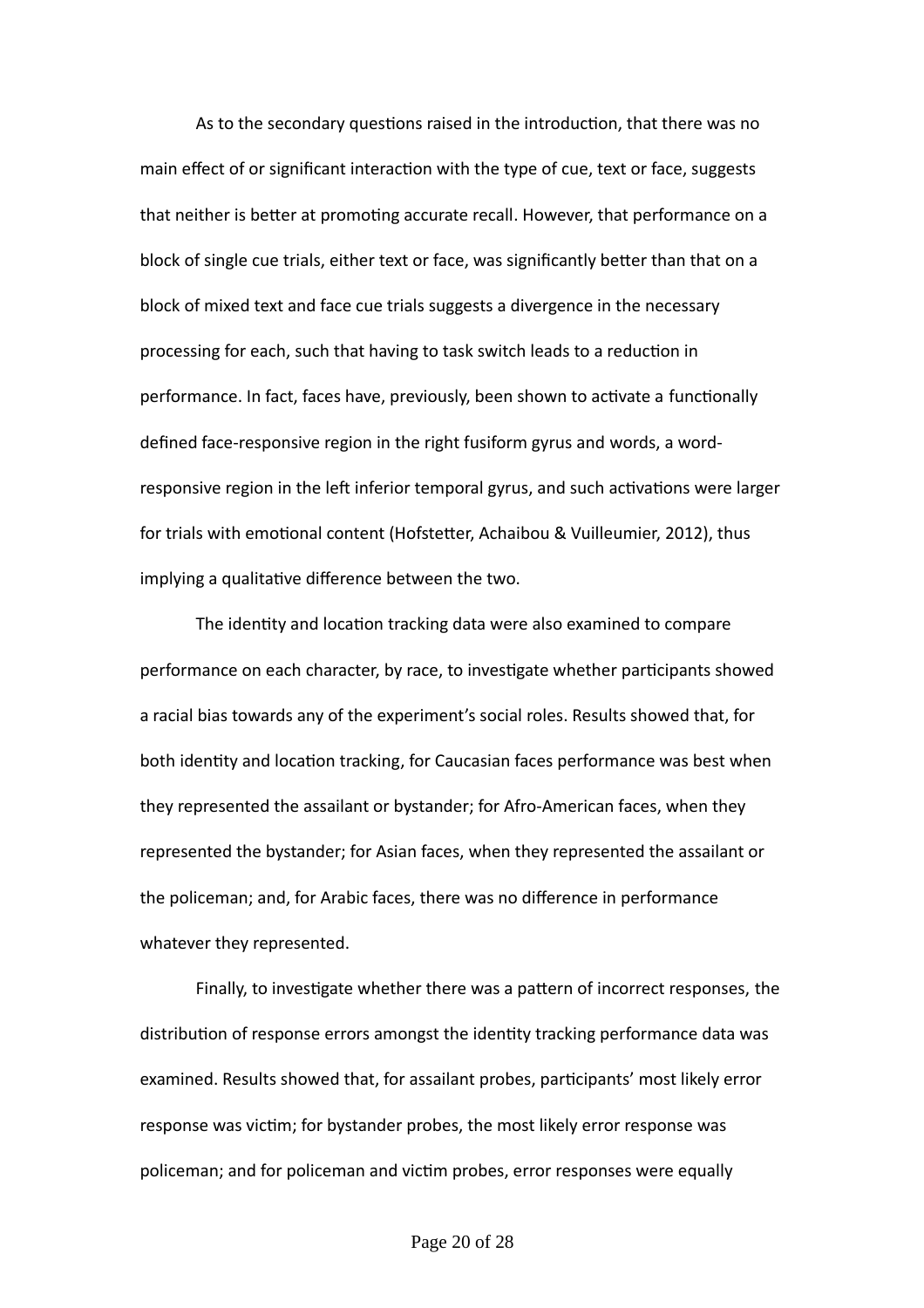distributed across the other three alternatives. There seems, therefore, to be no systematic distribution of response errors.

The findings in this experiment have relevance for understanding the nature of spatial/identity bindings in real life. As mentioned in the introduction, some jobs specifically require these skills. A recent Home Office Report outlines the need to apply findings from psychological science to improve the CCTV review process (Hillstrom, Hope & Nee, 2008). The report calls for a clearer understanding of psychological factors influencing the effectiveness of CCTV operators, and recommends a Cognitive Task Analysis of the process to identify particular areas of difficulty or limitations. The present study simulates a task of a CCTV operator, albeit in a more controlled and artificial way. Nevertheless, it is an initial step towards understanding how people cope with dynamic visual and semantic information in the real world.

# Acknowledgements

Thanks to Dr Todd Horowitz and four other unnamed reviewers for their valuable comments.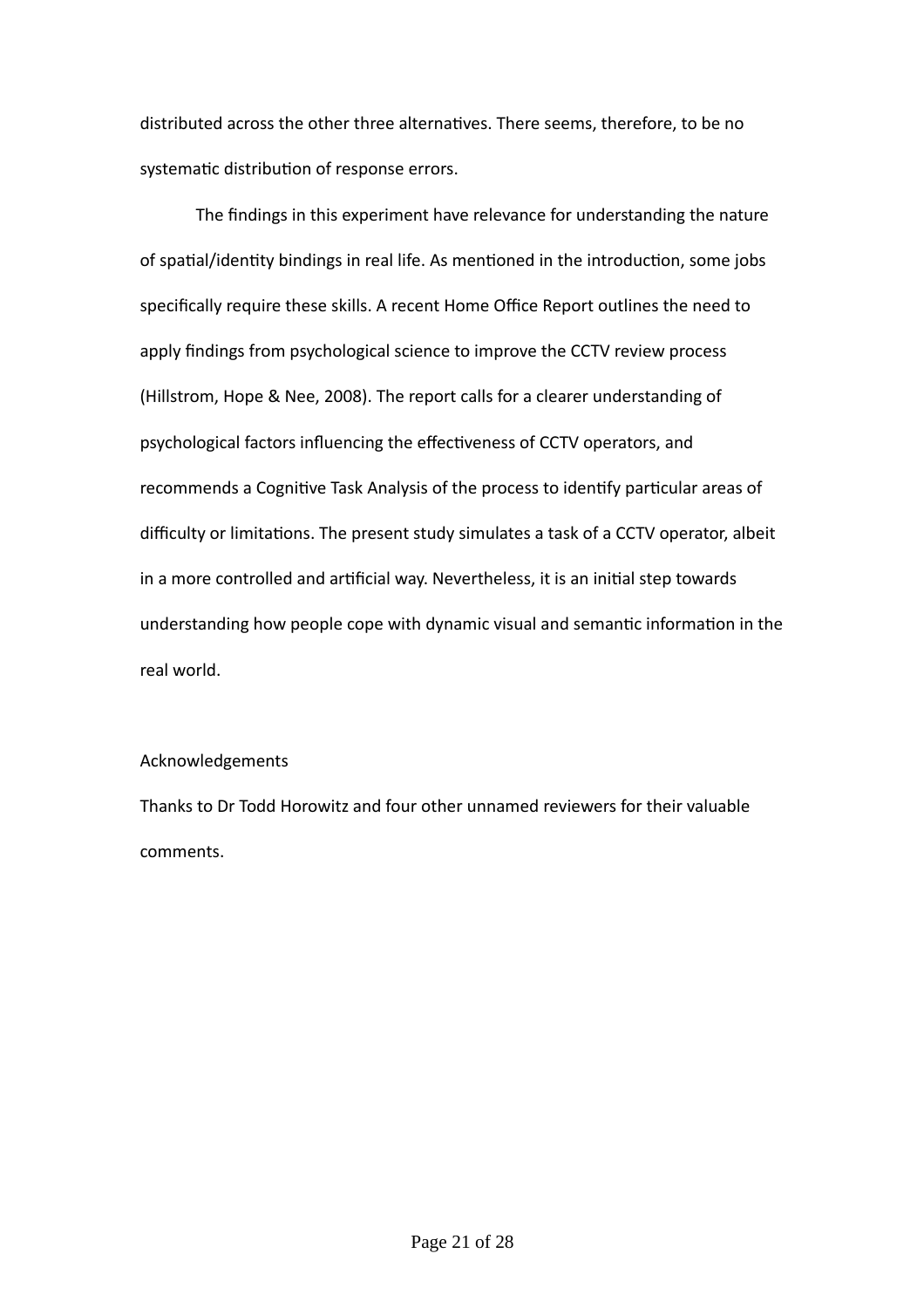- Bar, M. (2007). The proactive brain: using analogies and associations to generate predictions. *Trends in Cognitive Sciences, 11 (7)*, 280-289.
- Bohannon, J. N. (1992). Arousal and memory: Quantity and consistency over the years. In E. Winograd & U. Neisser (Eds.), *Affect and accuracy in recall: The problem of "flashbulb" memories* (pp. 65-91). New York: Cambridge University Press.
- Botterill, K., Allen, R. & McGeorge, P. (2011). Multiple-object tracking: The binding of spatial location and featural identity. *Experimental Psychology, 58(3)*, 196- 200.
- Christianson, S-Å. (1992). Emotional Stress and Eyewitness Memory: A Critical Review. *Psychological Bulletin, 112 (2)*, 284-309.
- Cohen, M. A., Pinto, Y., Howe, P. D. L. & Horowitz, T. S. (2011. The what–where tradeoff in multiple-identity tracking. *Attention, Perception & Psychophysics, 73*, 1422–1434. DOI 10.3758/s13414-011-0089-7
- Coin, C. & Tiberghian, G. (1997). Encoding activity and face recognition. *Memory, 5 (5)*, 545-568.
- Fahle, M. & Koch, C. (1995). Spatial displacement, but not temporal asynchrony, destroys figural binding. Vision Research, 35, 491-494.
- Fox, E., Russo, R. & Dutton, K. (2002). Attentional bias for threat: Evidence for delayed disengagement from emotional faces. *Cognition & Emotion, 16 (3)*, 355-379.
- Frith, C. D. & Frith, U. (2006). How we predict what other people are going to do. *Brain Research, 1079*, 36-46.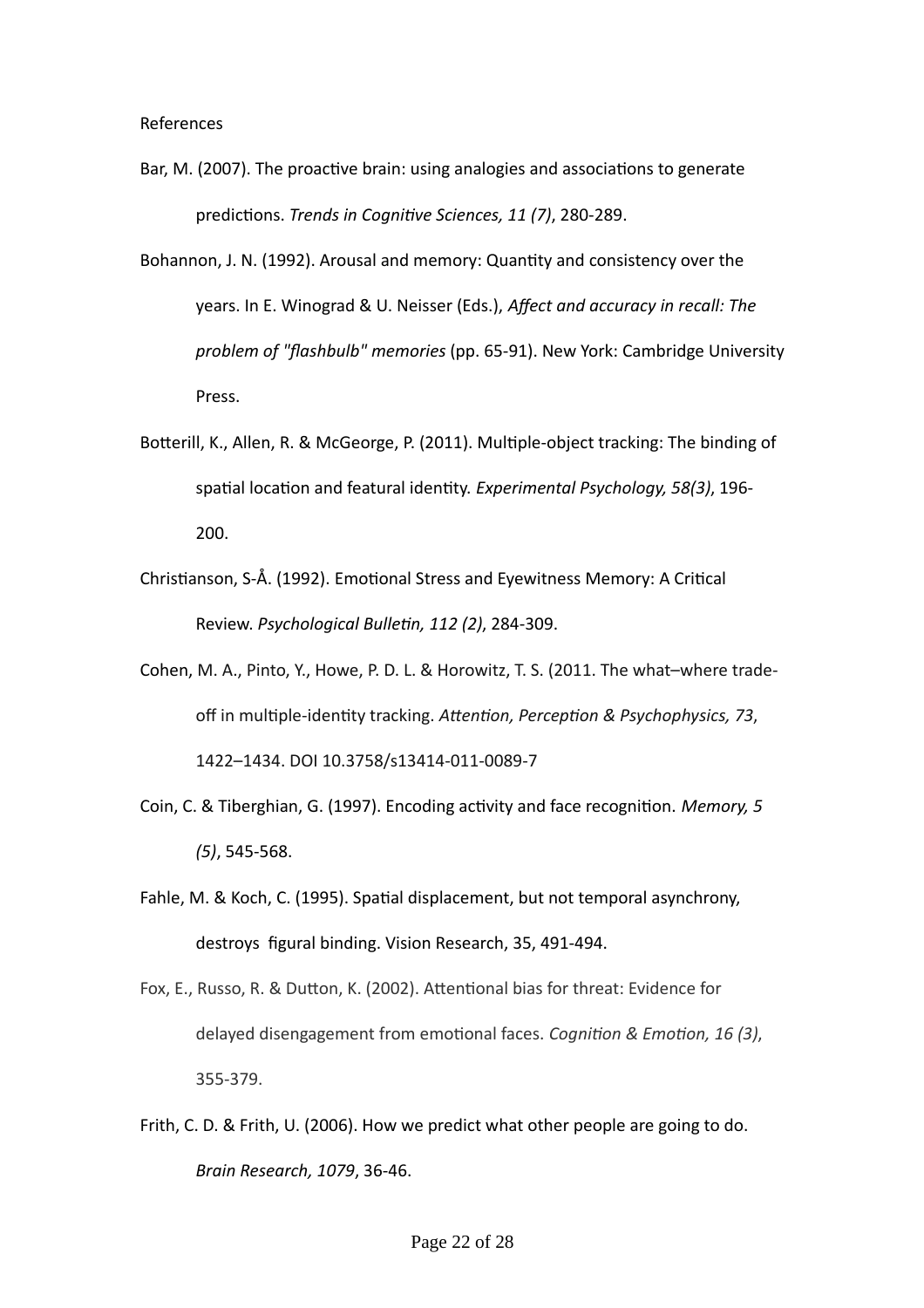[Gallo, D. A.](http://apps.webofknowledge.com/DaisyOneClickSearch.do?product=WOS&search_mode=DaisyOneClickSearch&colName=WOS&SID=W1FJg48fFKBPKeA4e1C&author_name=Gallo,%20DA&dais_id=5437397), [Meadow, N. G.,](http://apps.webofknowledge.com/OneClickSearch.do?product=WOS&search_mode=OneClickSearch&colName=WOS&SID=W1FJg48fFKBPKeA4e1C&field=AU&value=Meadow,%20NG) [Johnson, E.L. &](http://apps.webofknowledge.com/OneClickSearch.do?product=WOS&search_mode=OneClickSearch&colName=WOS&SID=W1FJg48fFKBPKeA4e1C&field=AU&value=Johnson,%20EL) [Foster, K. T. \(2008\).](http://apps.webofknowledge.com/OneClickSearch.do?product=WOS&search_mode=OneClickSearch&colName=WOS&SID=W1FJg48fFKBPKeA4e1C&field=AU&value=Foster,%20KT) Deep levels of processing elicit a distinctiveness heuristic: Evidence from the criterial recollection task. *Journal of Memory and Language, 58 (4)*, 1095-1111.

- Heuer, F. & Reisberg, D. (1990). Emotion, arousal and memory for detail. In S-Å. Christianson(Ed.), *The handbook of emotion and memory: Research and theory (pp.* 151-180). Hillsdale, NJ: Erlbaum.
- Hillstrom, A., Hope, L. & Nee, C. (2008) *Applying psychological science to the CCTV review process: a review of cognitive and ergonomic literature.* Project Report. HMSO, London.
- Hofstetter, C., Achaibou, A. & Vuilleumier, P. (2012). Reactivation of visual cortex during memory retrieval: content specificity and emotional modulation. *Neuroimage, 60 (3)*, 1734-1745.
- Hollingworth, A. & Rasmussen, I. P. (2010). Binding objects to locations: The relationship between object files and visual working memory. Journal of Experimental Psychology: Human Perception & Performance, 36, 543-564.
- Horowitz, T. S., Klieger, S. B., Fencsik, D. E., Yang, K. K., Alvarez, G. A. & Wolfe, J. M. (2007). Tracking unique objects. *Perception & Psychophysics, 69 (2)*, 172-184.
- Howard, C. J., Troscianko, T., Gilchrist, I. D., Behera, A., & Hogg, D. C. (2009). Searching for threat: factors determining performance during CCTV monitoring. In D. de Waard, J. Godthelp, F.L. Kooi & K.A. Brookhuis (Eds.) *Human Factors, Security and Safety* (pp. 1 - 7). Maastricht, the Netherlands: Shaker Publishing.
- http://www.stockwellinquest.org.uk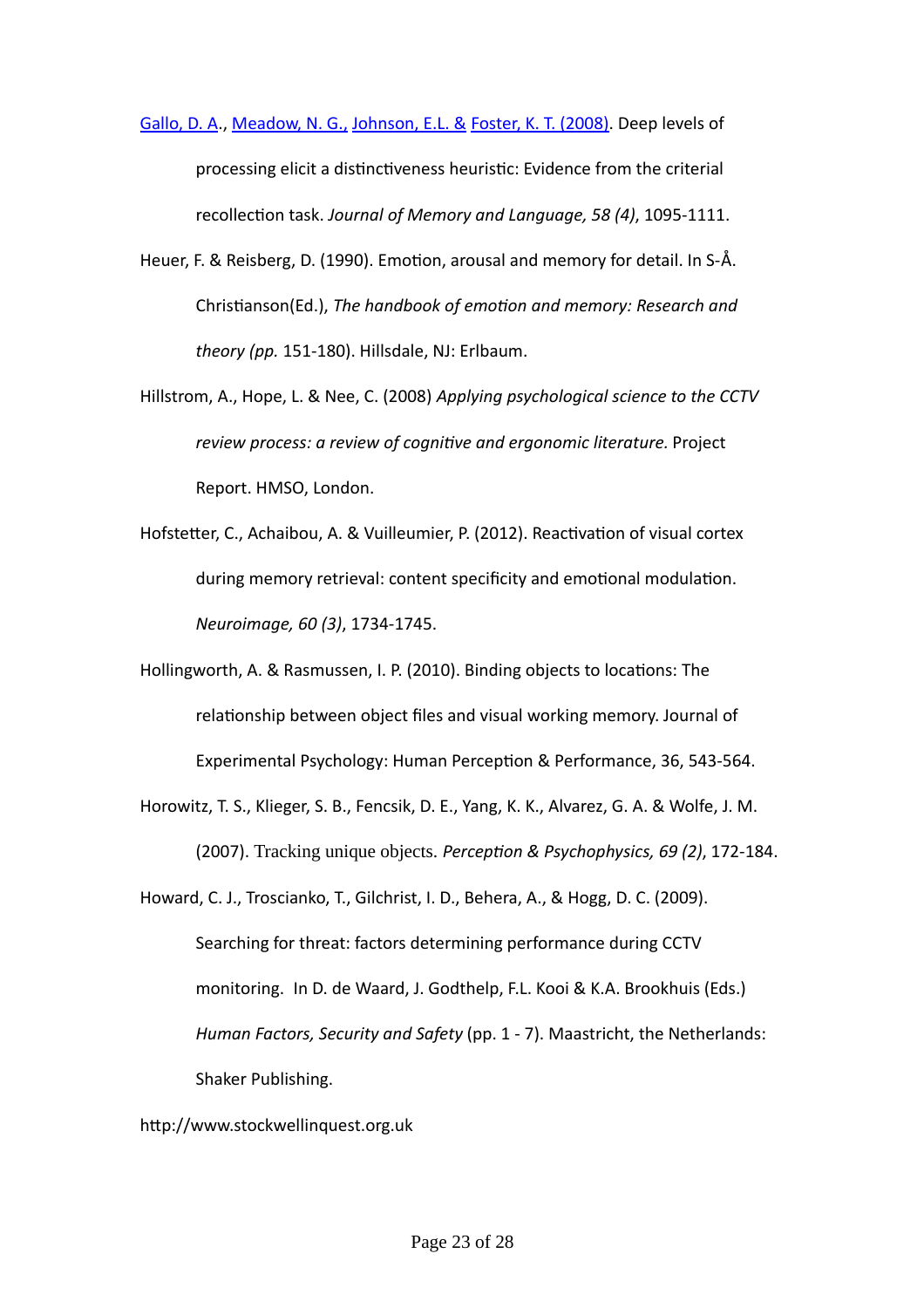- Kahneman, D., Treisman, A. & Gibb, B. J. (1992). The reviewing of object files object-specific integration of information. *Cognitive Psychology, 24(2)*, 175 – 219.
- Kennison, P. & Loumansky, A. (2007). Shoot to kill understanding police use of force in combating suicide terrorism. *Crime, law and social change, 47*, 151– 168.
- Kensinger, E. A. & Schacter, D. L. (2006). Processing emotional pictures and words: Effects of valence and arousal. *Cognitive, Affective, & Behavioral Neuroscience, 6*, 110-126.
- Koosed, M. (2009). Reforming eyewitness identification law and practices to promote the innocent. *Creighton Law Review*, *595*, 1-56.
- Loftus, E. F. & Burns, T. (1982). Mental shock can produce retrograde amnesia. *Memory & Cognition, 10,* 318-323.
- MacKay, D. G., Shafto, M., Taylor, J. K., Marian, D. E., Abrams, L. & Dyer, J. R. (2004). Relations between emotion, memory, and attention: Evidence from taboo Stroop, lexical decision, and immediate memory tasks. *Memory & Cognition, 32*, 474-488.
- Mather, M. & Sutherland, M. R. (2011). Arousal-biased competition in perception and memory. *Perspectives on Psychological Science, 6*, 114-133.
- Oksama, L. & Hyönä, J. (2008). Dynamic binding of identity and location information: A serial model of multiple identity tracking. *Cognitive Psychology, 56*, 237– 283.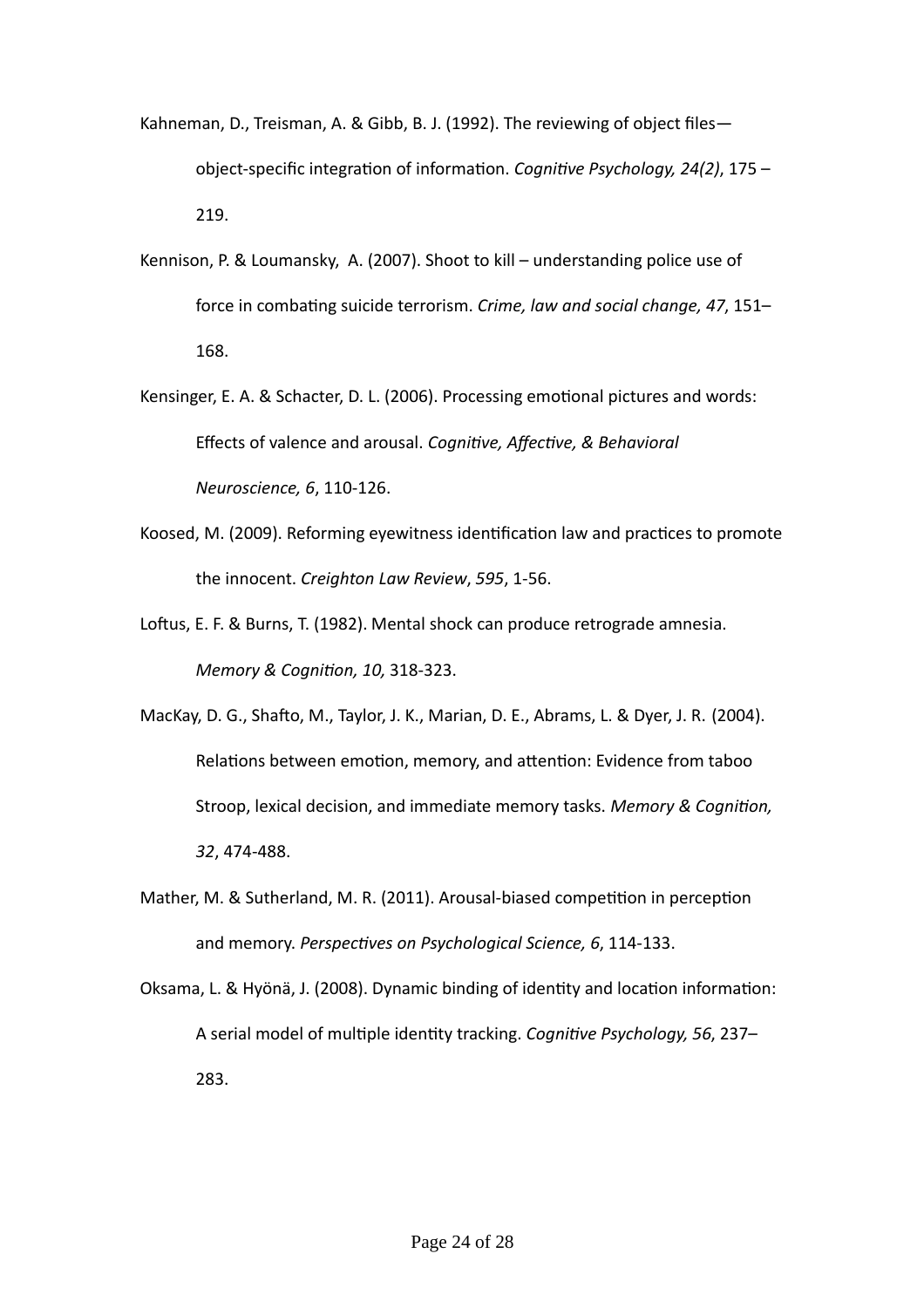- Olsson, N., & Juslin, P. (1999). Can self-reported encoding strategy and recognition skill be diagnostic of performance in eyewitness identifications? *Journal of Applied Psychology, 84*, 42-49.
- Peters, D. P. (1988). Eyewitness memory and arousal in a natural setting. In M. M. Gruneberg, P. E. Morris, & R. N. Sykes(Eds.), *Proceedings of the Second International Conference on Practical Aspects of Memory (Vol.* 1, pp. 89-94). New York: Wiley.
- Pylyshyn, Z., & Storm, R. W. (1988). Tracking multiple independent targets: Evidence for a parallel tracking mechanism. *Spatial Vision, 3*, 179–197.
- Ren, D., Chen, W., Liu, C. H. & Fu, X. (2009). Identity processing in multiple-face tracking. *Journal of Vision, 9 (5)*, 1–15.
- Rogers, M. D. (2003). Police force! An examination of the use of force, firearms and less-lethal weapons by British police. *The Police Journal, 76*, 189-203.
- Scott-Brown, K. C. & Cronin, P. D. J. (2007). An instinct for detection: psychological perspectives on CCTV surveillance. *The Police Journal, 80*, 287-305.
- Todorov, A., Gobbini, M. I., Evans, K. K. & Haxby, J. V. (2007). Spontaneous retrieval of affective person knowledge in face perception. *Neuropsychologia, 45*, 163- 173.
- Todorov, A. & Olson, I. R. (2008). Robust learning of affective trait associations with faces when the hippocampus is damaged, but not when the amygdale and temporal pole are damaged. *Social Cognitive and Affective Neuroscience, 3 (3)*, 195-203.
- Treisman, A. (1988). Features and objects, the Fourteenth Bartlett Memorial Lecture. Quarterly Journal of Experimental Psychology A, 40, 201-237.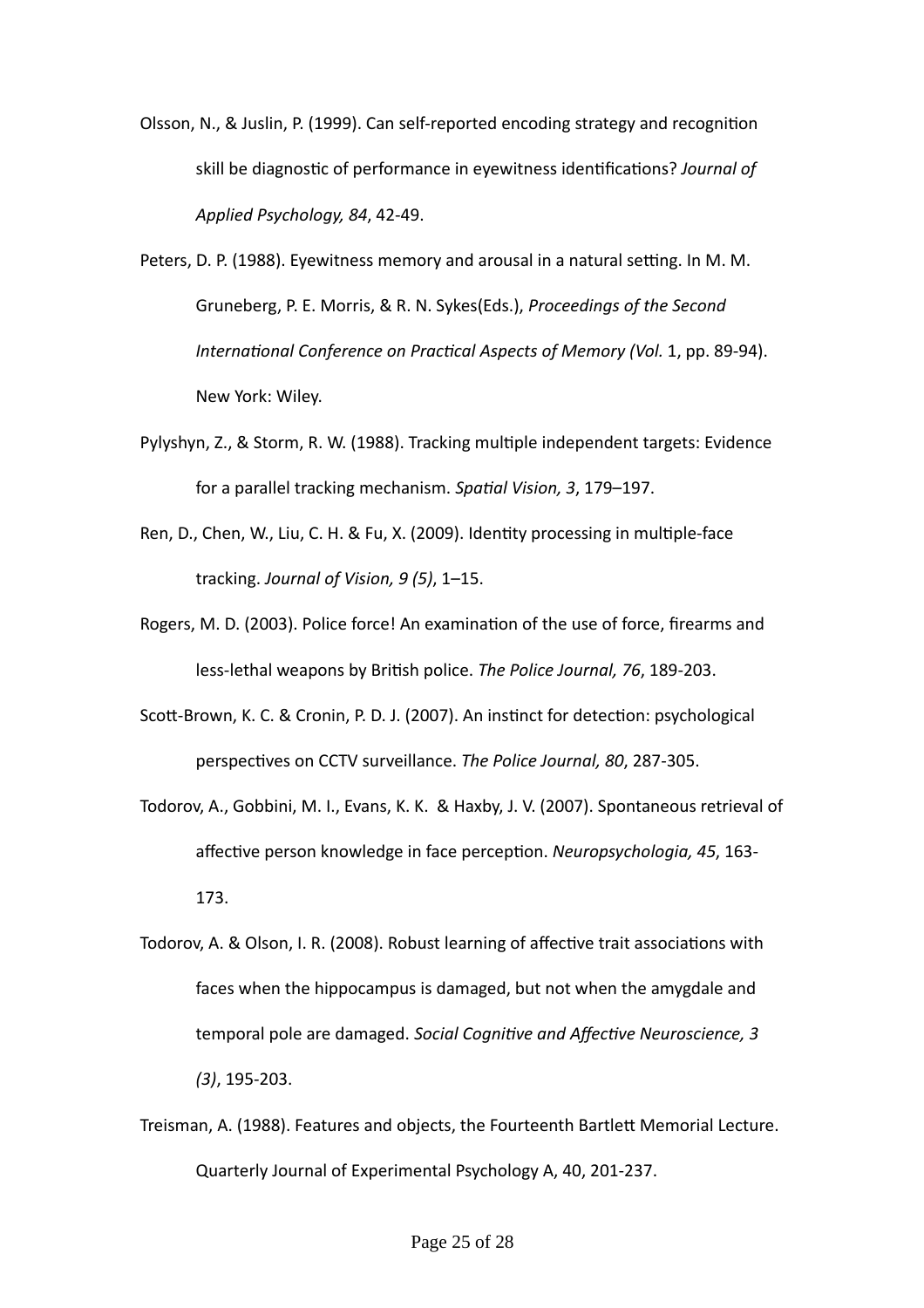van Dam, W. O. & Hommel, B. (2010). How object-specific are object files? Evidence for Integration by Location. *Journal of Experimental Psychology: Human Perception and Performance, 36 (5)*, 1184–1192.

Wright, D. B. & McDaid, A. T. (1996). Comparing system and estimator variables using data from real line-ups. *Applied Cognitive Psychology, 10*, 75-84.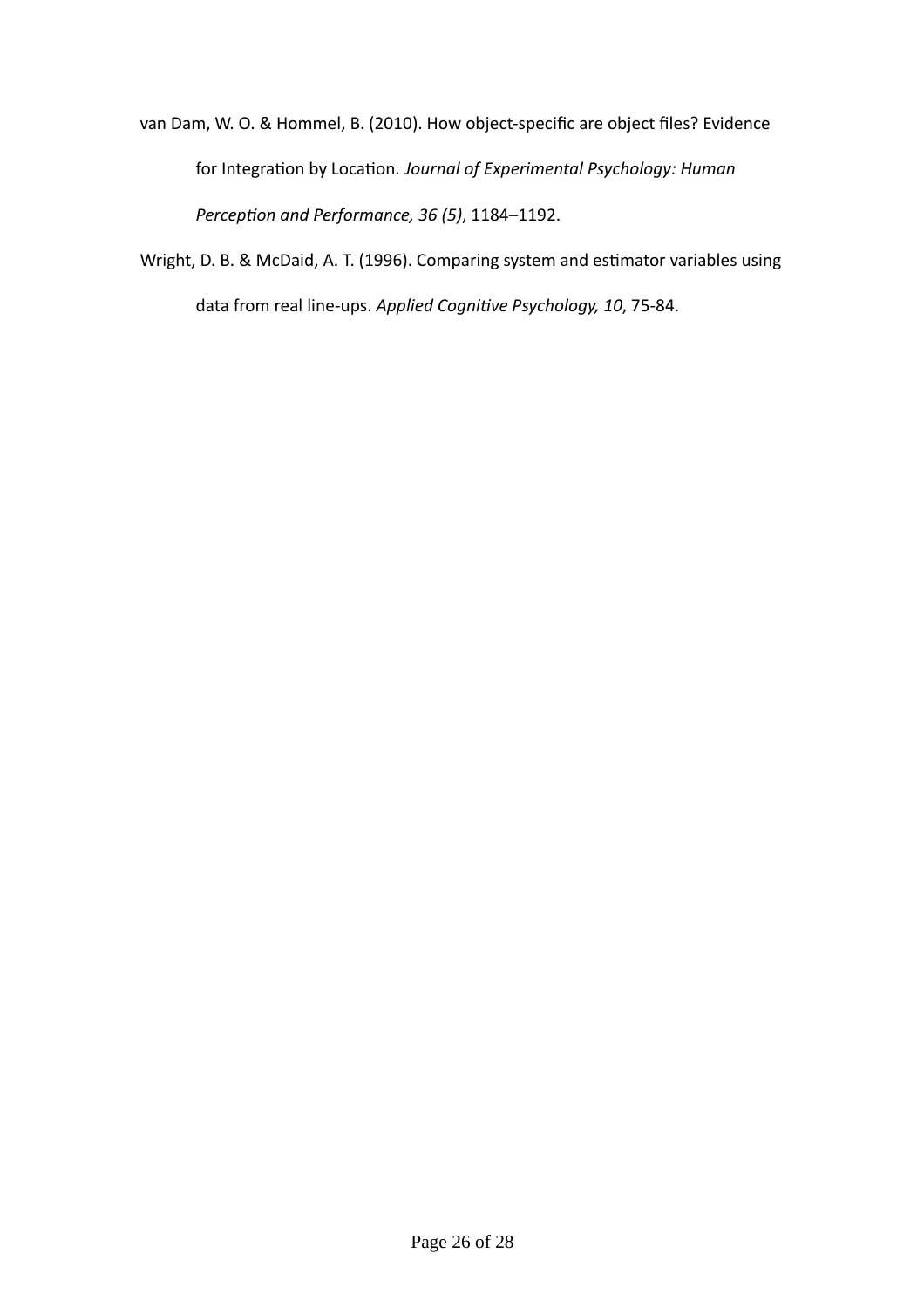# Tables

Table 1: original % correct, by character and trial type, across identity and location tracking, collapsed over probe type

|                   | blocked trials |               |               |               |
|-------------------|----------------|---------------|---------------|---------------|
| Task              | assailant      | bystander     | policeman     | victim        |
|                   | M(SD)          | M(SD)         | M(SD)         | M(SD)         |
| identity tracking | 47.03 (16.09)  | 44.95 (15.24) | 45.34 (14.87) | 39.87 (15.23) |
| location tracking | 74.66 (10.18)  | 70.91 (11.91) | 73.57 (10.89) | 69.14 (10.43) |
|                   |                |               |               |               |
|                   | mixed trials   |               |               |               |
| Task              | assailant      | bystander     | policeman     | victim        |
|                   | M(SD)          | M(SD)         | M(SD)         | M(SD)         |
| identity tracking | 38.75 (16.85)  | 37.14 (15.74) | 35.78 (15.17) | 33.02 (14.31) |
| location tracking | 71.87 (11.99)  | 69.06 (12.89) | 69.01 (12.61) | 65.57 (11.41) |